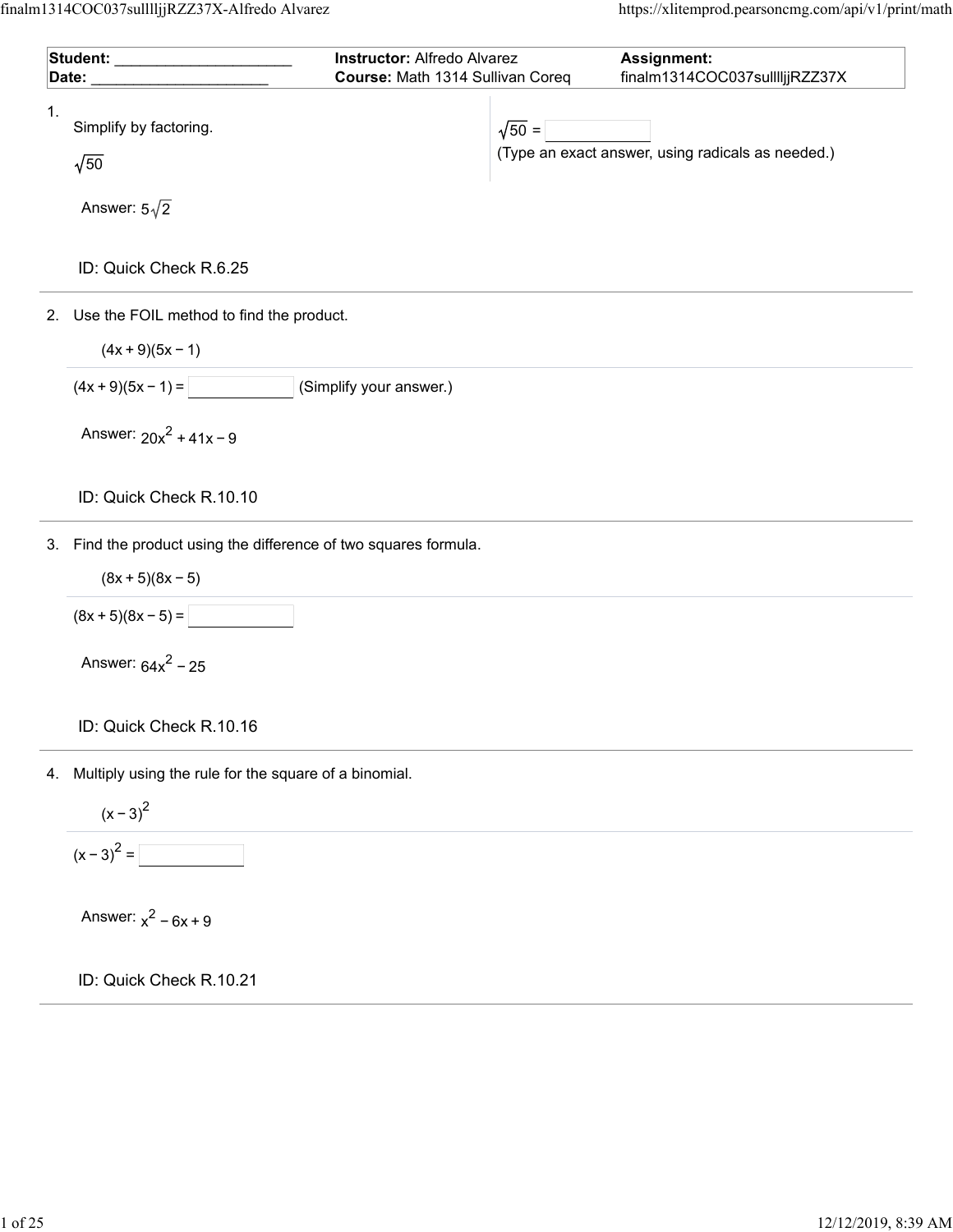5. Find the product.

$$
(b-2)(b-1)(b-4)
$$
  
(b-2)(b-1)(b-4) = \_\_\_\_\_\_  
Answer: b<sup>3</sup> - 7b<sup>2</sup> + 14b - 8

ID: R.10.61

6. Simplify the expression.

$$
\frac{(y+2)^3}{(y+2)^3} =
$$

Answer:  $y^3 + 6y^2 + 12y + 8$ 

#### ID: R.10.93

7. Factor the polynomial completely. If the polynomial cannot be factored, say it is prime.

 $-2x^3 + 6x^2 - 4x$ 

Select the correct choice below and, if necessary, fill in the answer box to complete your choice.

- **A.**  $-2x^3 + 6x^2 4x =$  (Type your answer in factored form.)
- **B.** The polynomial  $-2x^3 + 6x^2 4x$  is prime.

Answer: A.  $-2x^3 + 6x^2 - 4x = \boxed{-2x(x-2)(x-1)}$  (Type your answer in factored form.)

8. Factor the polynomial completely. If the polynomial cannot be factored, say it is prime.

$$
-3p^2 - 21p - 36
$$

Select the correct choice below and, if necessary, fill in the answer box to complete your choice.

**A.** 
$$
-3p^2 - 21p - 36 =
$$
 (Type your answer in factored form.)

**B.** The polynomial  $-3p^2 - 21p - 36$  is prime.

Answer: A.  $-3p^2 - 21p - 36 = \boxed{-3(p + 3)(p + 4)}$  (Type your answer in factored form.)

ID: Quick Check PF.3.15

ID: Quick Check PF.3.14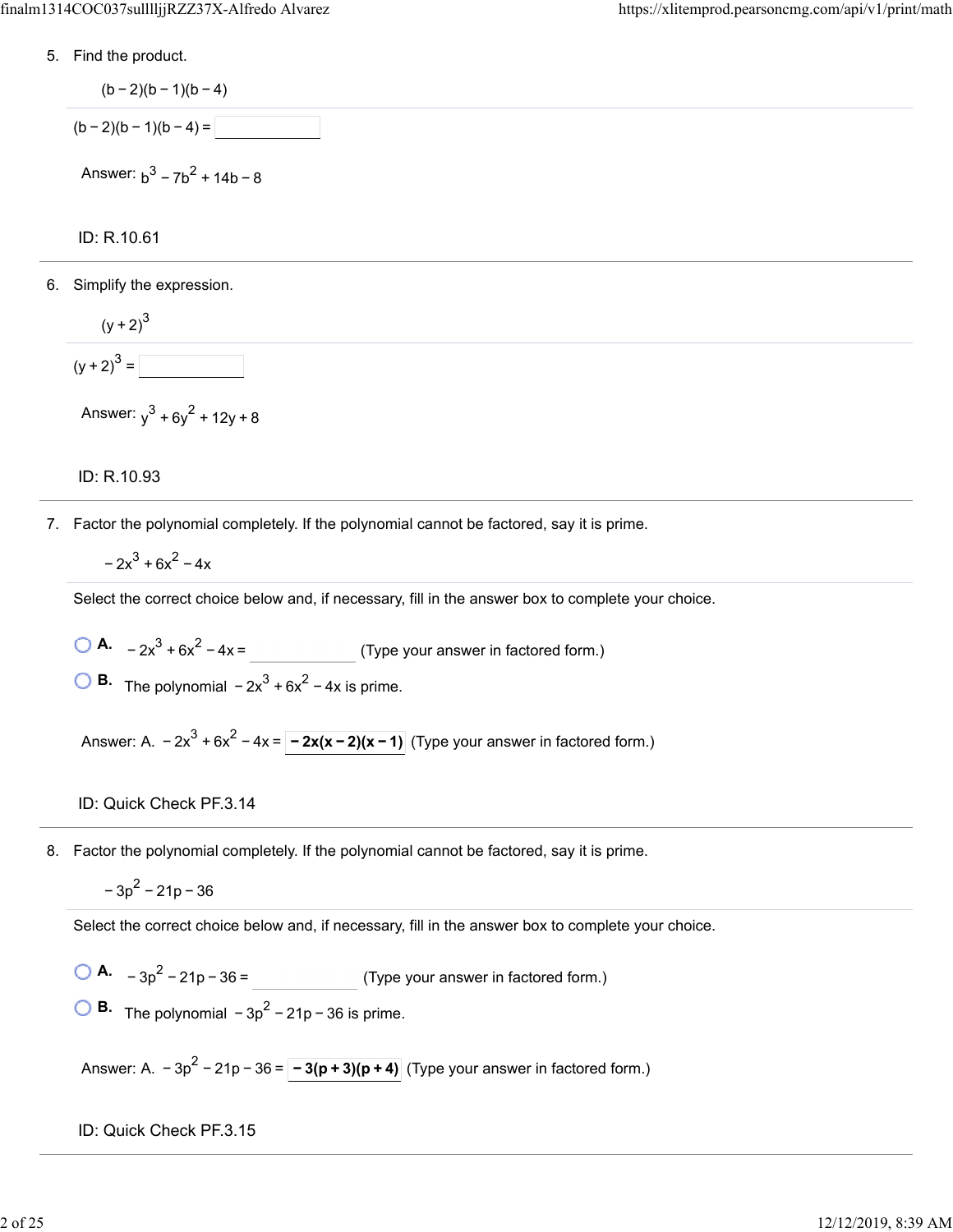9. Solve the equation by factoring.

$$
z^2 + 4z - 5 = 0
$$

What is the solution set?

(Use a comma to separate answers as needed.)

Answer: − 5, 1

ID: PF.4.31

10. Solve the equation.

$$
q^2 + 7q = 8
$$

The solution set is  $\{\vert$   $\vert$  . (Simplify your answer. Type an integer or a fraction. Use a comma to separate answers as needed.)

Answer: 1, − 8

ID: PF.4.33

11. Solve the equation.

 $7x<sup>3</sup> + x<sup>2</sup> - 28x - 4 = 0$ 

The solution set is  $\{$ (Simplify your answer. Type an integer or a simplified fraction. Use a comma to separate answers as needed.)

Answer:  $-\frac{1}{7}, -2, 2$ 7

ID: PF.4.39

12. Solve the equation using the square root property.

 $(6x - 7)^2 = 36$ 

The solution set is  $\{$   $\}$ . (Simplify your answer. Type an exact answer, using radicals as needed. Type an integer or a fraction. Express complex numbers in terms of  $i$ . Use a comma to separate answers as needed.)

Answer:  $\frac{13}{6}$ ,  $\frac{1}{6}$ 6 6

ID: PF.4.55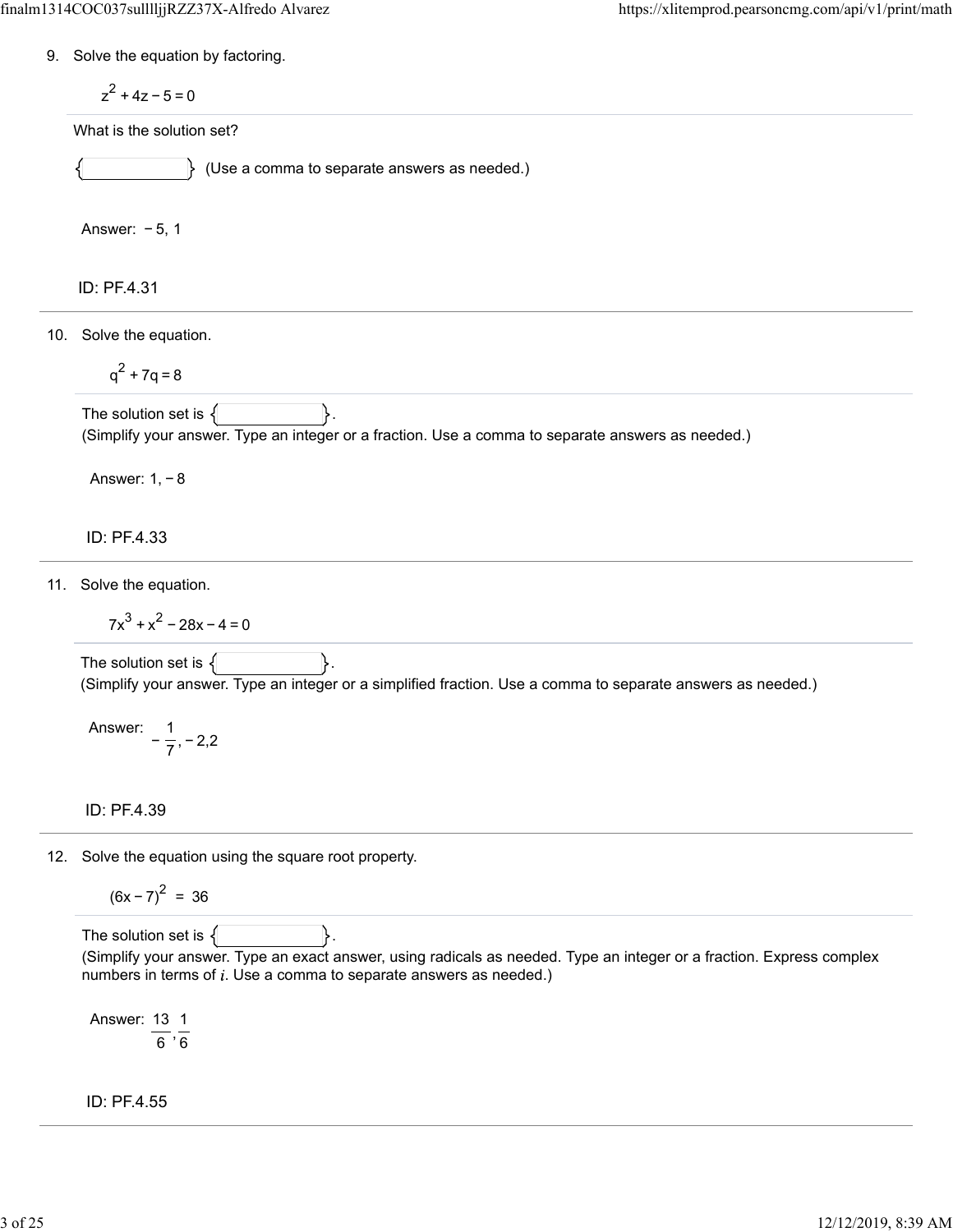13. Solve the inequality  $20 - 2x > 16$ . Graph the solution set.

In set notation, the solution is  $\{x \mid \Box$  (Type an inequality.)

Graph the solution set. Choose the correct graph below.



Answers x < 2



ID: 1.1.4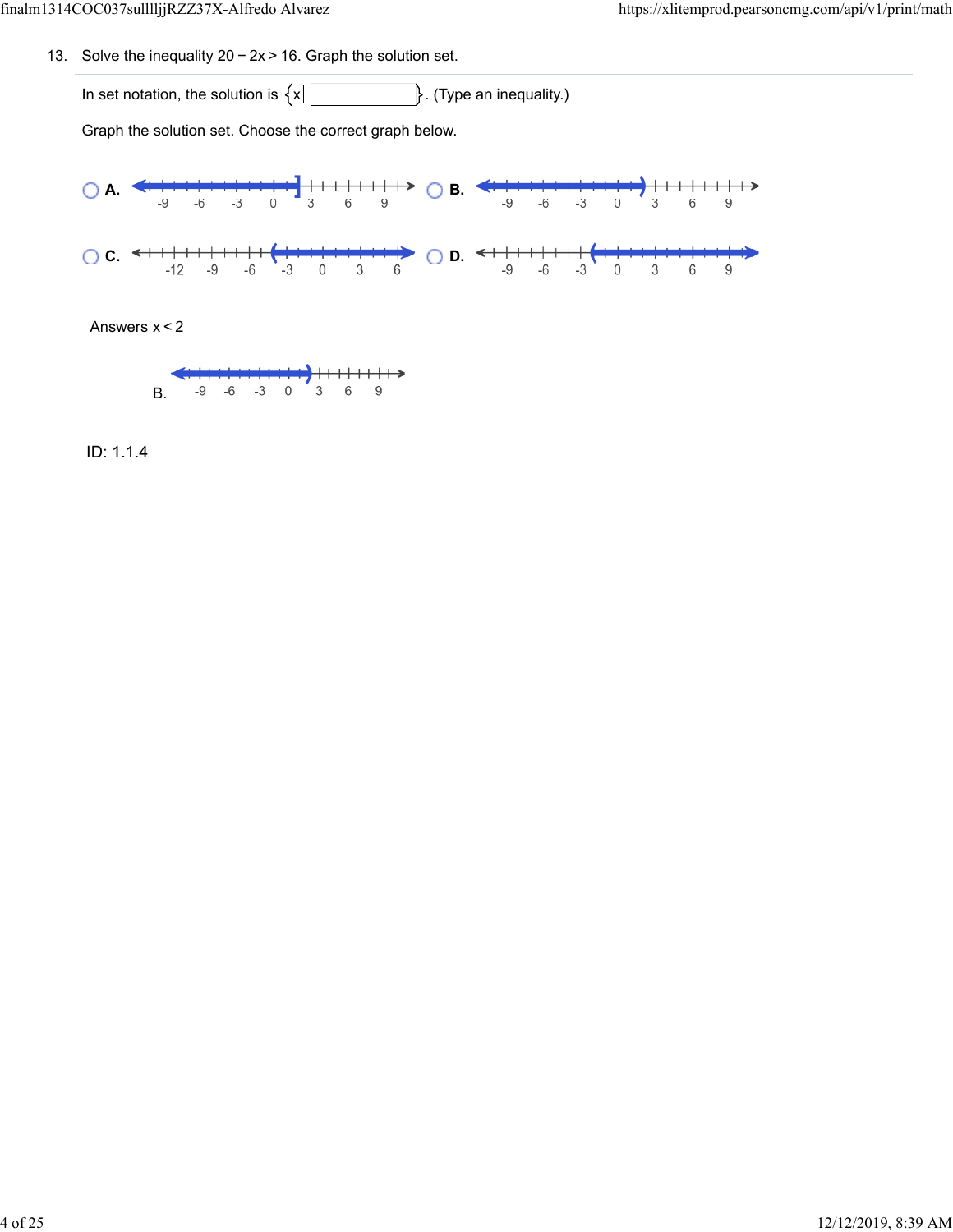Find the following for the function  $f(x) = 3x^2 + 3x - 2$ .

14.

- ID: 1.1.43 **(a)**  $f(0)$  **(b)**  $f(3)$  **(c)**  $f(-3)$  **(d)**  $f(-x)$ **(e)**  $-f(x)$  **(f)**  $f(x + 1)$  **(g)**  $f(3x)$  **(h)**  $f(x + h)$ **(a)**  $f(0) =$   $\vert$  (Simplify your answer.) **(b)**  $f(3) =$   $\vert$  (Simplify your answer.) **(c)**  $f(-3) =$  (Simplify your answer.) **(d)**  $f(-x) =$  (Simplify your answer.) **(e)**  $-f(x) =$  (Simplify your answer.) **(f)**  $f(x + 1) =$  (Simplify your answer.) **(g)**  $f(3x) =$   $\vert$  (Simplify your answer.) **(h)**  $f(x + h) =$  (Simplify your answer.) Answers − 2 34 16  $3x^2 - 3x - 2$  $-3x^2 - 3x + 2$  $3x^2 + 9x + 4$  $27x^2 + 9x - 2$  $3x^{2}$  + 6hx + 3h<sup>2</sup> + 3x + 3h - 2
- 15. Find the domain of the function. ID: 1.1.59  $f(x) = \sqrt{6x - 36}$ The domain is  $\vert$   $\vert$   $\vert$  (Type your answer in interval notation.) Answer:  $[6, \infty)$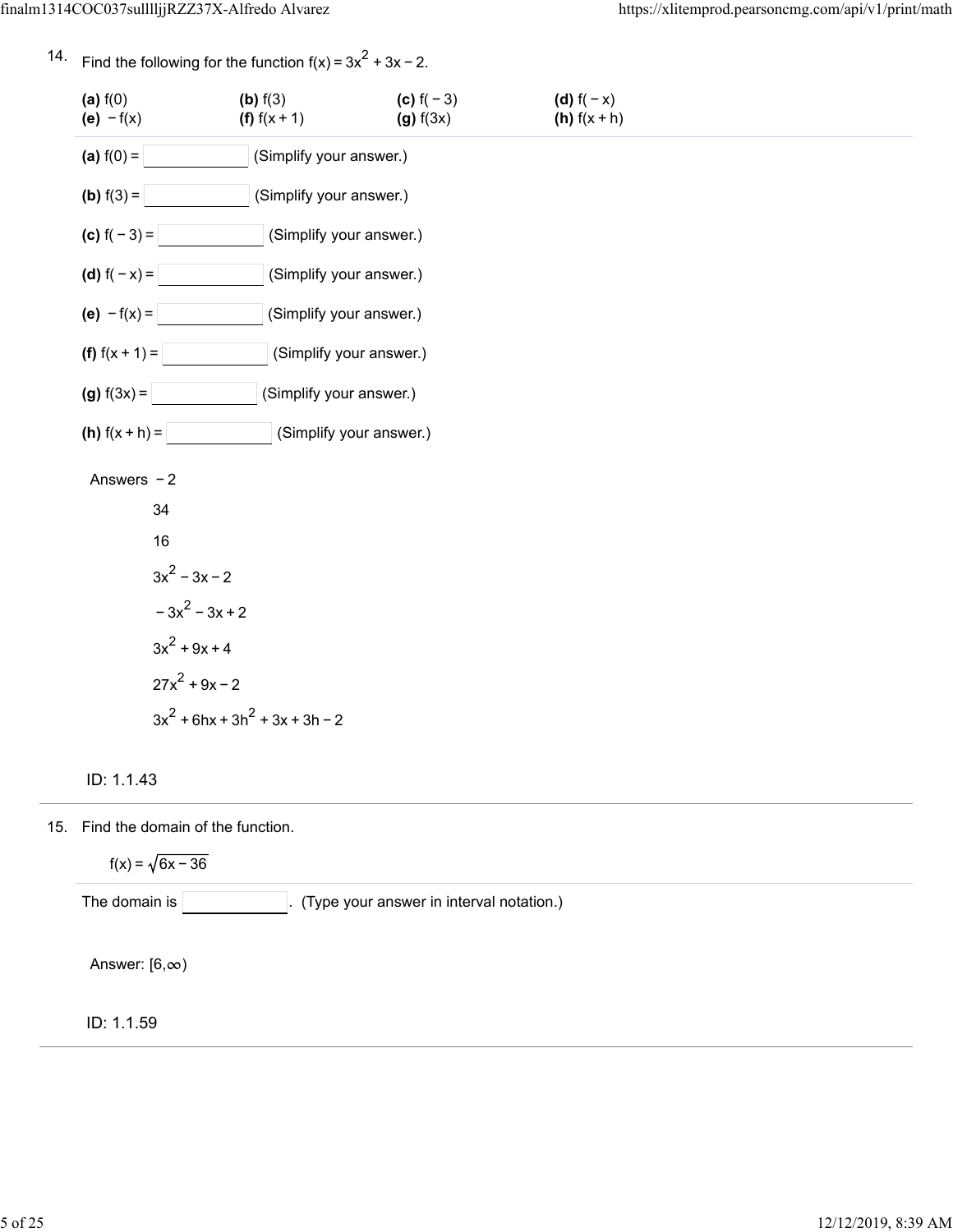16. For the given functions f and g, complete parts (a)-(h). For parts (a)-(d), also find the domain.

 $f(x) = 5x + 6$ ;  $g(x) = 8x - 7$ 

(a) Find  $(f+g)(x)$ .

 $(f + g)(x) =$  (Simplify your answer.)

What is the domain of f +  $g$ ? Select the correct choice below and, if necessary, fill in the answer box to complete your choice.

 $\overline{A}$ . The domain is  $\{x\}$ (Use integers or fractions for any numbers in the expression. Use a comma to separate answers as needed.)

 $\bigcirc$  **B.** The domain is  $\{x \mid x \text{ is any real number}\}.$ 

(b) Find  $(f - g)(x)$ .

 $(f - g)(x) =$  (Simplify your answer.)

What is the domain of f − g? Select the correct choice below and, if necessary, fill in the answer box to complete your choice.

 $\bigcirc$  **A.** The domain is  $\{x\}$ (Use integers or fractions for any numbers in the expression. Use a comma to separate answers as needed.)

**B.** The domain is  $\{x \mid x \text{ is any real number}\}.$ 

(c) Find  $(f \cdot g)(x)$ .

 $(f \cdot g)(x) =$  (Simplify your answer.)

What is the domain of f  $\cdot$  g? Select the correct choice below and, if necessary, fill in the answer box to complete your choice.

 $\overline{A}$ . The domain is  $\{x\}$ (Use integers or fractions for any numbers in the expression. Use a comma to separate answers as needed.)

**B.** The domain is  $\{x \mid x \text{ is any real number}\}.$ 

(d) Find 
$$
\left(\frac{f}{g}\right)(x)
$$
.  

$$
\left(\frac{f}{g}\right)(x) = \boxed{\qquad \qquad}
$$
 (Simplify your answer.)

What is the domain of  $-?$  Select the correct choice below and, if necessary, fill in the answer box to complete your choice. f g

 $\bigcirc$  **A.** The domain is  $\{x\}$ (Use integers or fractions for any numbers in the expression. Use a comma to separate answers as needed.)

 $\bigcirc$  **B.** The domain is  $\{x \mid x \text{ is any real number}\}.$ 

(e) Find  $(f + q)(2)$ .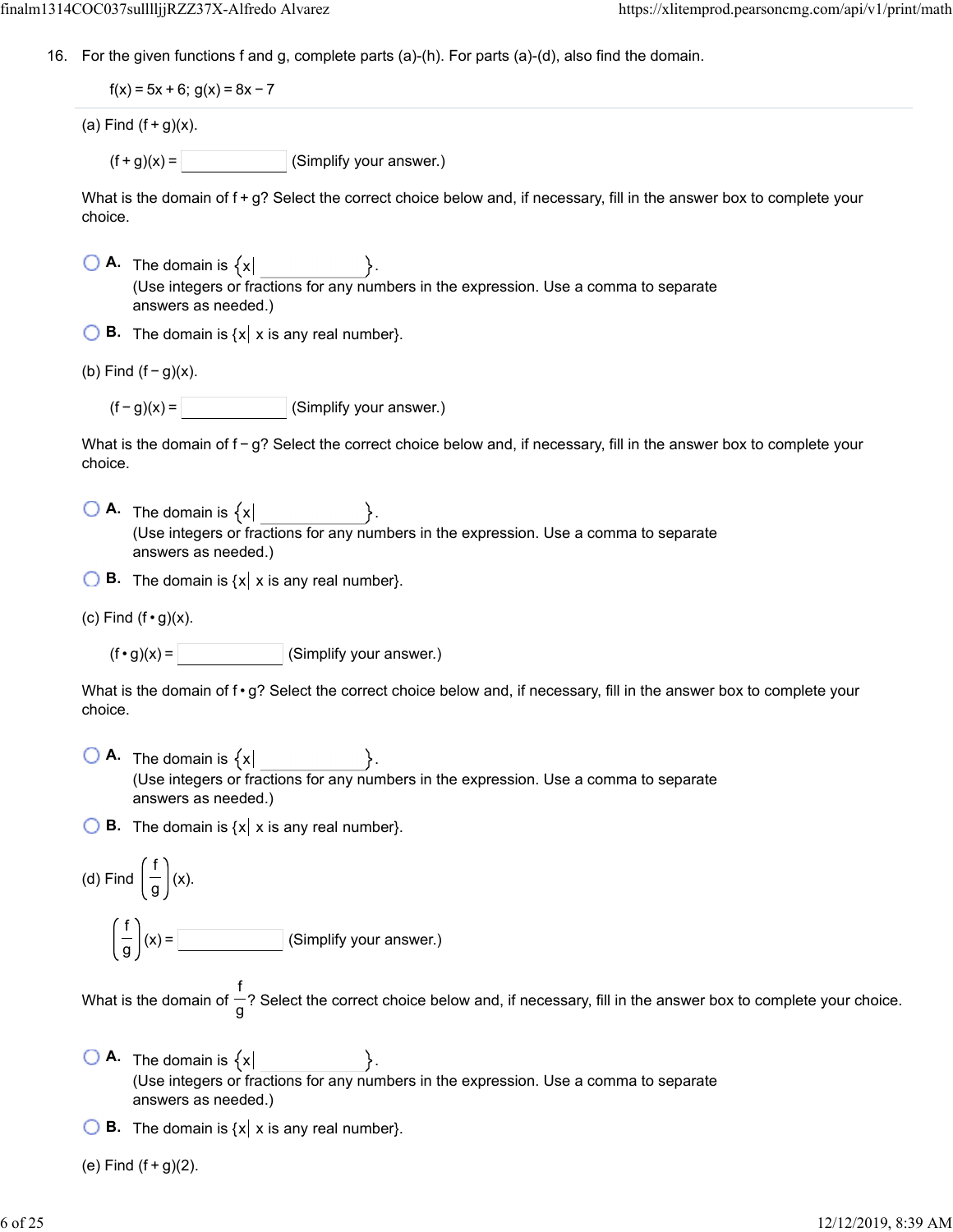

### Answers 13x − 1

- B. The domain is  $\{x \mid x \text{ is any real number}\}.$
- − 3x + 13
- B. The domain is  $\{x \mid x \text{ is any real number}\}.$
- $40x^2 + 13x 42$

```
B. The domain is \{x \mid x \text{ is any real number} \}.
```
- $\frac{5x + 6}{1}$
- $8x 7$

A. The domain is  $\{x\}$ **7 8**

(Use integers or fractions for any numbers in the expression. Use a comma to separate answers as needed.)

25

4

650

11

# ID: 1.1.67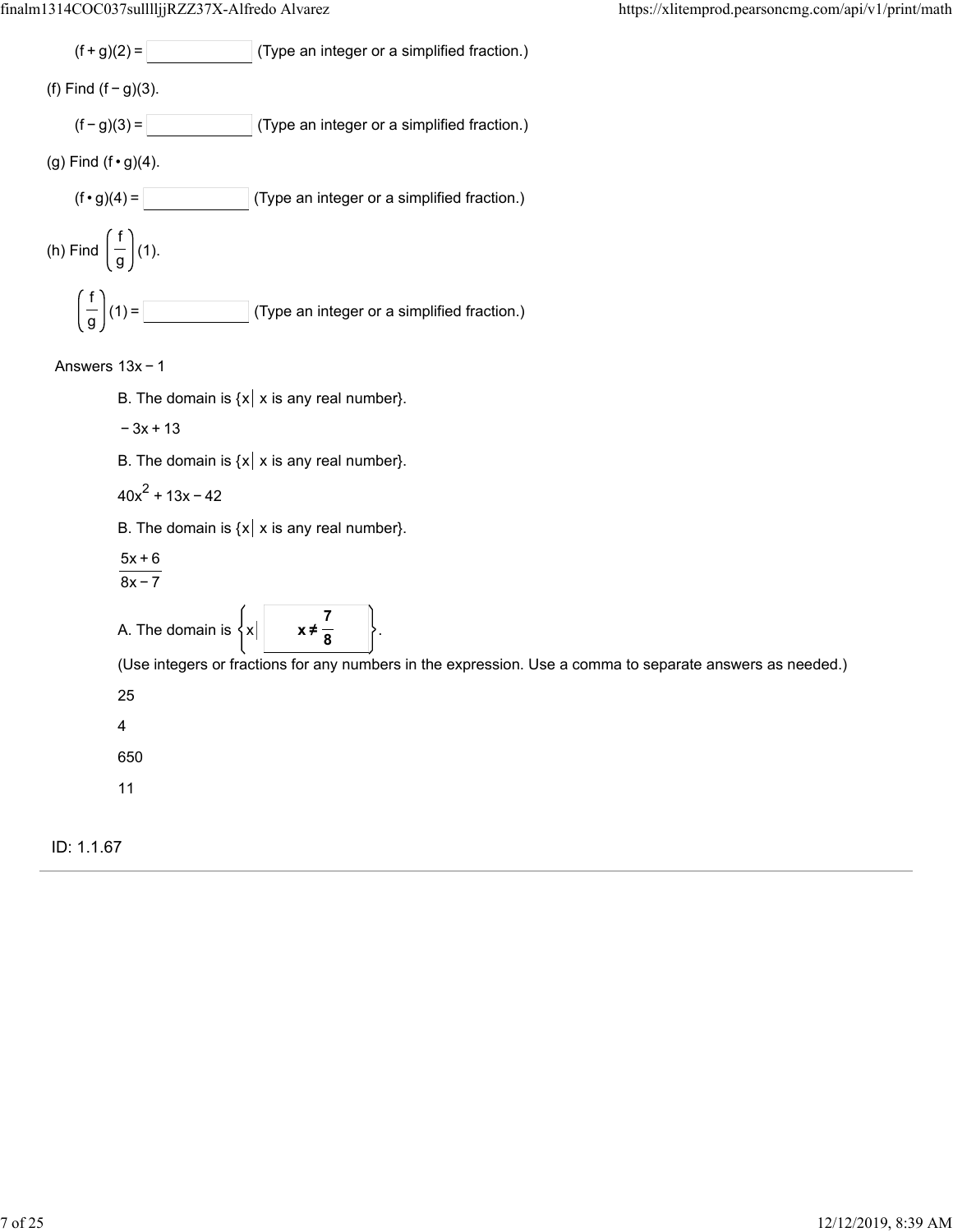17. For the given functions f and g, complete parts (a)-(h). For parts (a)-(d), also find the domain.

 $f(x) = x - 5$ ; g(x) = 5x<sup>2</sup>

(a) Find  $(f+g)(x)$ .

 $(f + g)(x) =$  (Simplify your answer.)

What is the domain of f +  $g$ ? Select the correct choice below and, if necessary, fill in the answer box to complete your choice.

- $\bigcirc$  **A.** The domain is  $\{x\}$ (Use integers or fractions for any numbers in the expression. Use a comma to separate answers as needed.)
- **B.** The domain is  $\{x \mid x \text{ is any real number}\}.$
- (b) Find  $(f g)(x)$ .

 $(f - g)(x) =$  (Simplify your answer.)

What is the domain of f – g? Select the correct choice below and, if necessary, fill in the answer box to complete your choice.

- $\overline{A}$ . The domain is  $\{x\}$ (Use integers or fractions for any numbers in the expression. Use a comma to separate answers as needed.)
- **B.** The domain is  $\{x \mid x \text{ is any real number}\}.$
- (c) Find  $(f \cdot g)(x)$ .

 $(f \cdot g)(x) =$  (Simplify your answer.)

What is the domain of f  $\cdot$  g? Select the correct choice below and, if necessary, fill in the answer box to complete your choice.

 $\begin{bmatrix} \mathbf{A} & \mathbf{A} \\ \mathbf{A} & \mathbf{A} \end{bmatrix}$  **A.** The domain is  $\{x \mid \mathbf{A}$ (Use integers or fractions for any numbers in the expression. Use a comma to separate answers as needed.)

 $\bigcirc$  **B.** The domain is  $\{x \mid x \text{ is any real number}\}.$ 

(d) Find 
$$
\left(\frac{f}{g}\right)(x)
$$
.  
\n
$$
\left(\frac{f}{g}\right)(x) = \boxed{\qquad \qquad}
$$
 (Simplify your answer.)

What is the domain of  $-$ ? Select the correct choice below and, if necessary, fill in the answer box to complete your choice. f g

 $\Box$  **A.** The domain is  $\{x\}$ (Use integers or fractions for any numbers in the expression. Use a comma to separate answers as needed.)

**B.** The domain is  $\{x \mid x \text{ is any real number}\}.$ 

(e) Find  $(f + g)(2)$ .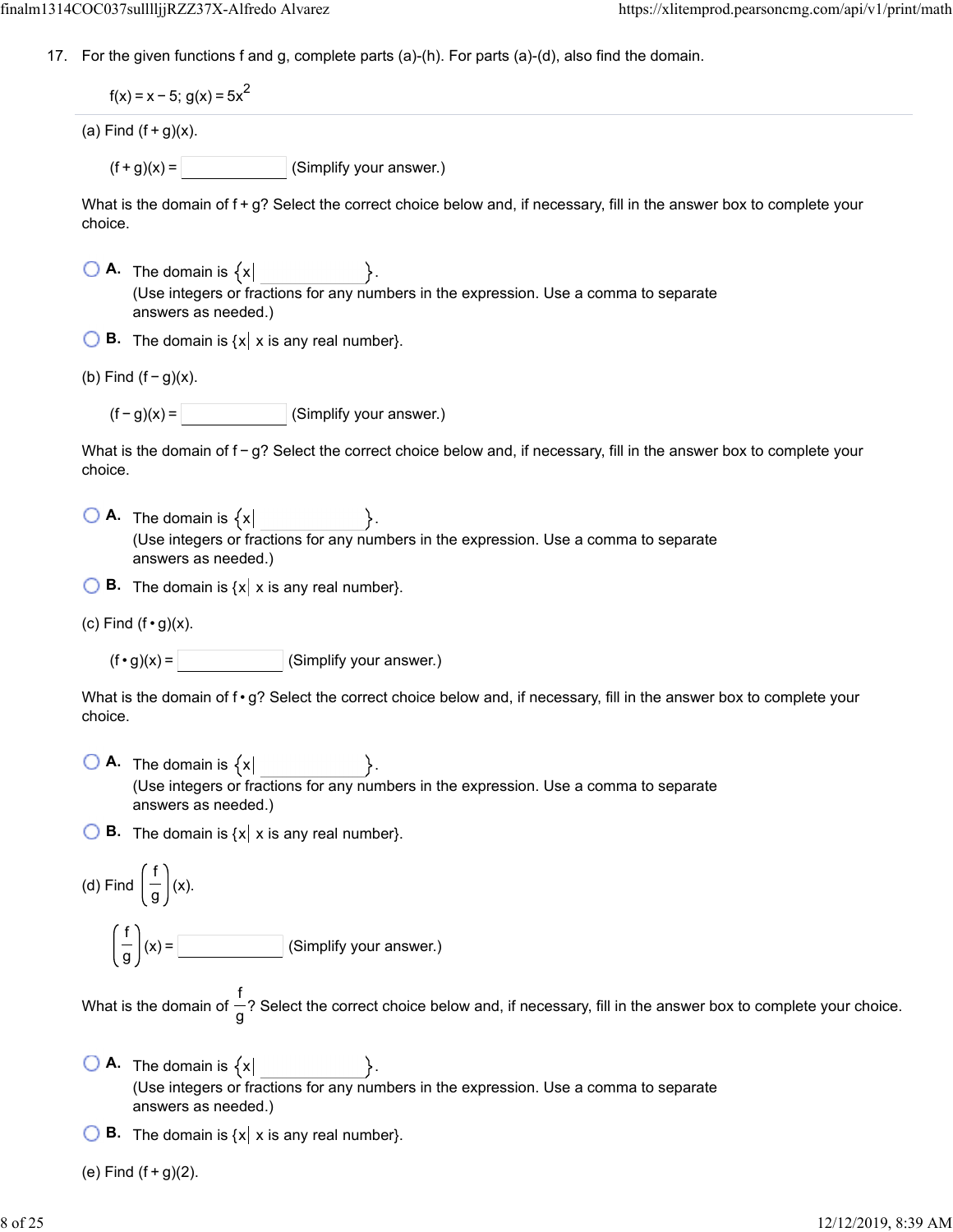$$
(f+g)(2) = \boxed{\qquad \qquad}
$$
 (Type an integer or a simplified fraction.)

(f) Find  $(f - g)(4)$ .

 $(f - g)(4) =$  (Type an integer or a simplified fraction.)

(g) Find  $(f \cdot g)(3)$ .

$$
(\mathsf{f} \cdot \mathsf{g})(3) = \boxed{\qquad \qquad \text{(Type an integer or a simplified fraction.)}}
$$

(h) Find 
$$
\left(\frac{f}{g}\right)(2)
$$
.  
\n
$$
\left(\frac{f}{g}\right)(2) = \boxed{\qquad \qquad}
$$
\n(Type an integer or a simplified fraction.)

Answers  $5x^2 + x - 5$ 

B. The domain is  $\{x \mid x \text{ is any real number} \}$ .

$$
-5x^2 + x - 5
$$

B. The domain is  $\{x \mid x \text{ is any real number}\}.$ 

$$
5x^3 - 25x^2
$$

B. The domain is  $\{x \mid x \text{ is any real number}\}.$ 

$$
\frac{x-5}{5x^2}
$$

A. The domain is  $\{x | \begin{bmatrix} x \neq 0 \\ x \neq 0 \end{bmatrix}$ 

(Use integers or fractions for any numbers in the expression. Use a comma to separate answers as needed.)

17

− 81

− 90

 $-\frac{3}{20}$ 

ID: 1.1.69



ID: 1.1.83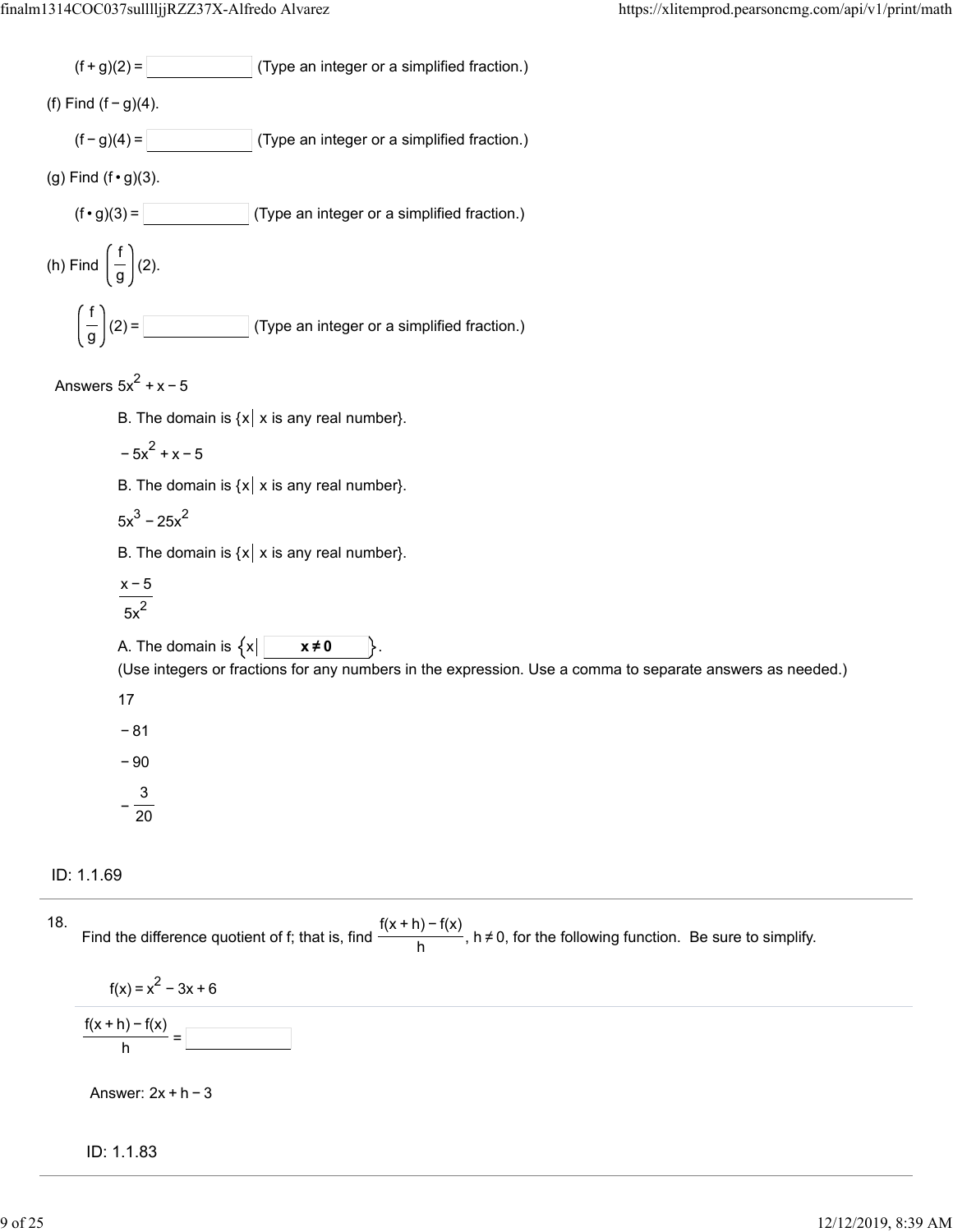- 19.
- Determine whether the graph is that of a function by using the vertical-line test. If it is, use the graph to find
- (a) its domain and range.
- (b) the intercepts, if any.
- (c) any symmetry with respect to the x-axis, y-axis, or the origin.



Is the graph that of a function?

- Yes
- No

If the graph is that of a function, what are the domain and range of the function? Select the correct choice below and fill in any answer boxes within your choice.

- **A.** The domain is . The range is (Type your answers in interval notation.)
- **B.** The graph is not a function.

What are the intercepts? Select the correct choice below and fill in any answer boxes within your choice.

**A.**

(Type an ordered pair. Use a comma to separate answers as needed.)

- **B.** There are no intercepts.
- **C.** The graph is not a function.

Determine if the graph is symmetrical.

- **A.** It is symmetrical with respect to the y-axis.
- **B.** It is symmetrical with respect to the x-axis.
- ◯ **C.** It is symmetrical with respect to the origin.
- **D.** The graph is not symmetrical.
- **E.** The graph is not a function.

### Answers Yes

A. The domain is  $\begin{pmatrix} -\infty, \infty \end{pmatrix}$  The range is  $\begin{pmatrix} -\infty, 4 \end{pmatrix}$  (Type your answers in interval notation.)

A. **(8,0),( − 8,0),(0,4)** (Type an ordered pair. Use a comma to separate answers as needed.)

A. It is symmetrical with respect to the y-axis.

ID: 1.2.21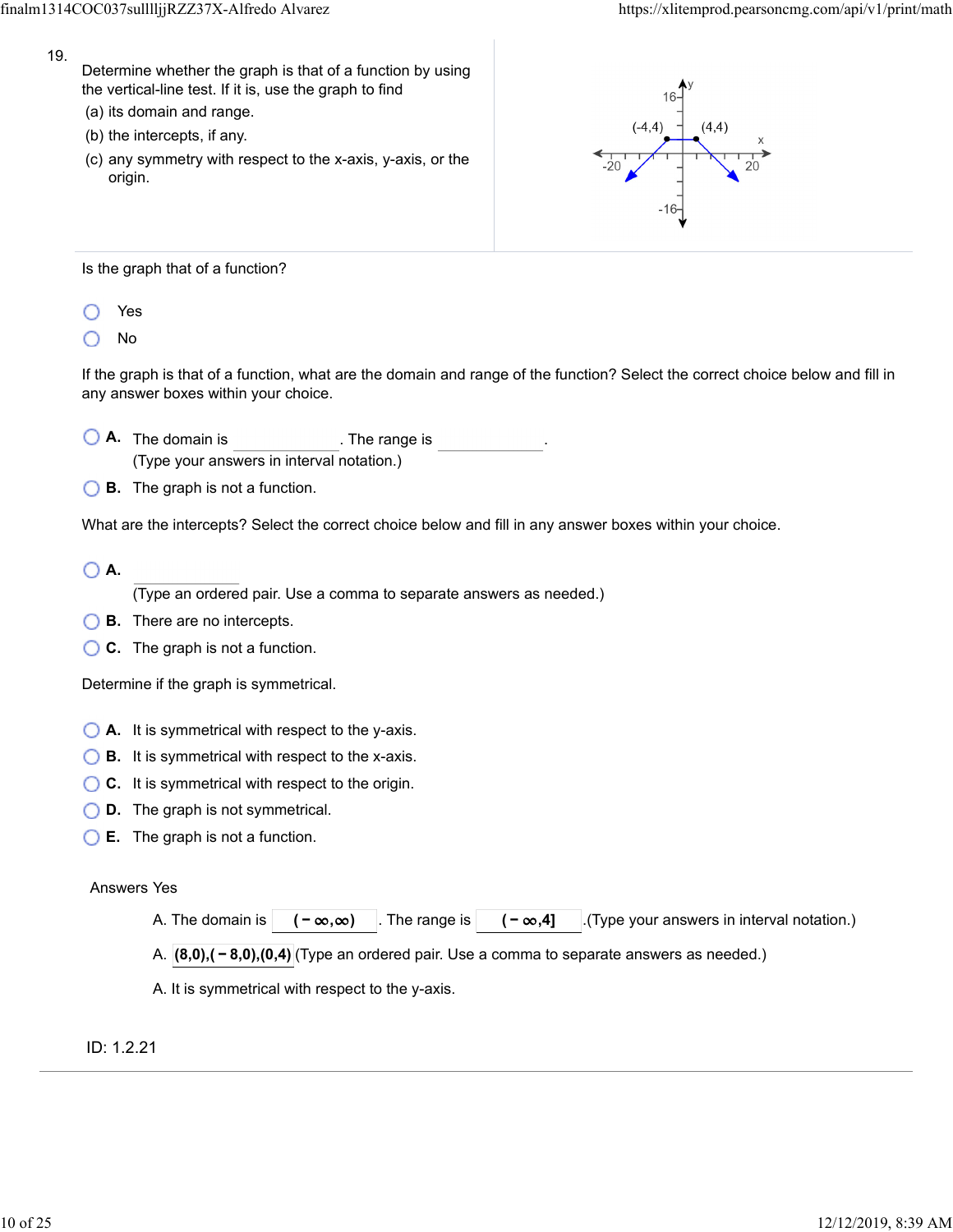- 20. Using the given graph of the function f, find the following.
	- (a) the intercepts, if any
	- (b) its domain and range
	- (c) the intervals on which it is increasing, decreasing, or constant
	- (d) whether it is even, odd, or neither



(a) What are the intercepts?

(Simplify your answer. Type an ordered pair. Use a comma to separate answers as needed.)

(b) The domain is  $\vert$ 

| (Type your answer in interval notation.) |  |  |  |
|------------------------------------------|--|--|--|

The range is

(Type your answer in interval notation.)

(c) On which interval(s) is the graph increasing? Select the correct choice below and fill in any answer boxes within your choice.

**A.** The graph is increasing on .

(Type your answer in interval notation. Use a comma to separate answers as needed.)

**B.** The graph is not increasing on any interval.

On which interval(s) is the graph decreasing? Select the correct choice below and fill in any answer boxes within your choice.

**A.** The graph is decreasing on .

(Type your answer in interval notation. Use a comma to separate answers as needed.)

**B.** The graph is not decreasing on any interval.

On which interval(s) is the graph constant? Select the correct choice below and fill in any answer boxes within your choice.

- **A.** The graph is constant on . (Type your answer in interval notation. Use a comma to separate answers as needed.)
- **B.** The graph is not constant on any interval.
- (d) The function is (1)

 $(1)$  O odd.

**O** neither odd nor even.

 $\bigcap$  even.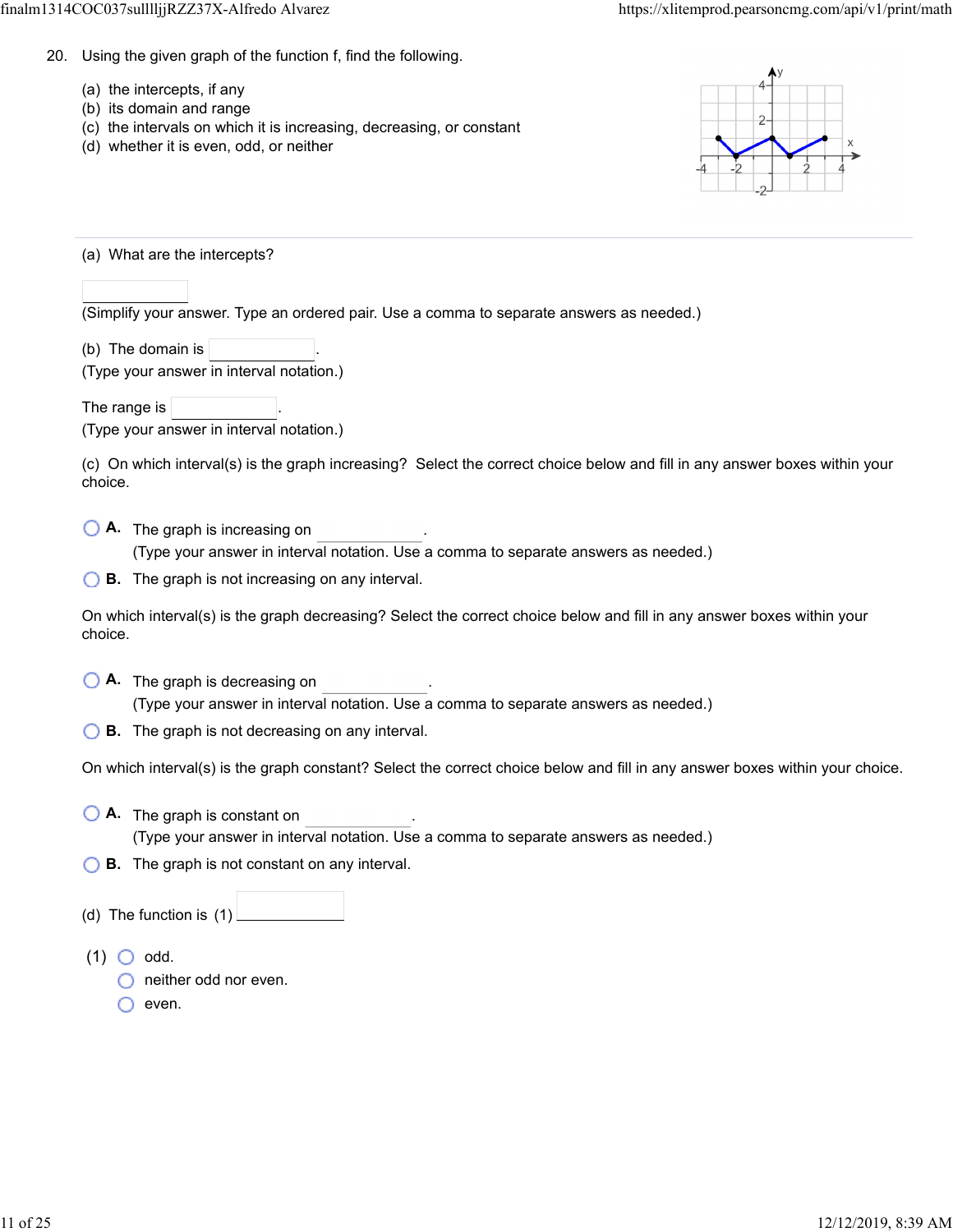Answers ( − 2,0),(1,0),(0,1)

[ − 3,3]

 $[0,1]$ 

A. The graph is increasing on  $\boxed{[-2,0],[1,3]}$ 

(Type your answer in interval notation. Use a comma to separate answers as needed.)

A. The graph is decreasing on  $\overline{[-3,-2],[0,1]}$ .

(Type your answer in interval notation. Use a comma to separate answers as needed.)

B. The graph is not constant on any interval.

(1) neither odd nor even.

ID: 1.3.25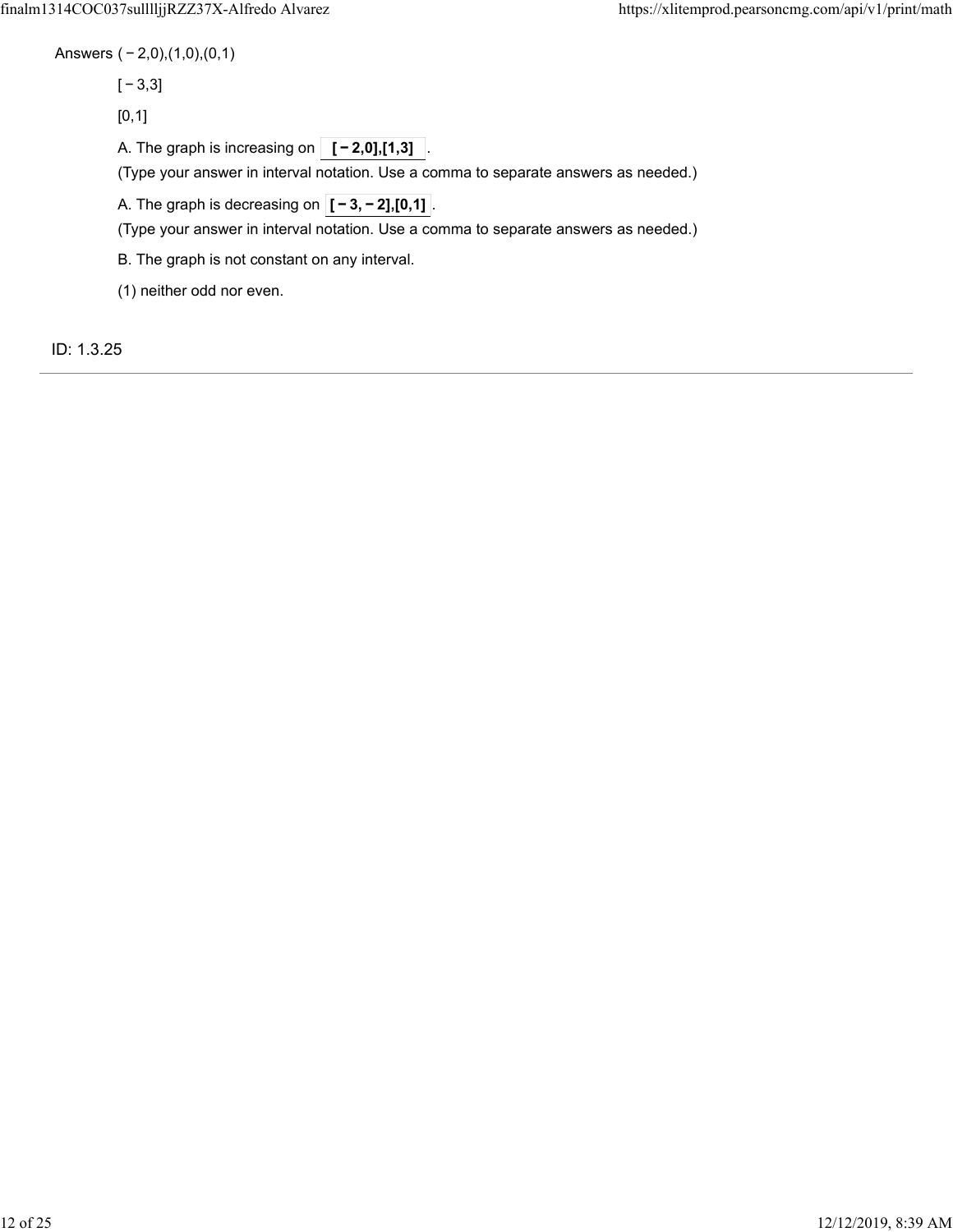- 21. Using the given graph of the function f, find the following.
	- (a) the intercepts, if any
	- (b) its domain and range
	- (c) the intervals on which it is increasing, decreasing, or constant
	- (d) whether it is even, odd, or neither



(a) What are the intercepts?

(Simplify your answer. Type an ordered pair. Use a comma to separate answers as needed.)

(b) The domain is  $\vert$ 

| (Type your answer in interval notation.) |  |  |
|------------------------------------------|--|--|

The range is

(Type your answer in interval notation.)

(c) On which interval(s) is the graph increasing? Select the correct choice below and fill in any answer boxes within your choice.

**A.** The graph is increasing on .

(Type your answer in interval notation. Use a comma to separate answers as needed.)

**B.** The graph is not increasing on any interval.

On which interval(s) is the graph decreasing? Select the correct choice below and fill in any answer boxes within your choice.

**A.** The graph is decreasing on .

(Type your answer in interval notation. Use a comma to separate answers as needed.)

**B.** The graph is not decreasing on any interval.

On which interval(s) is the graph constant? Select the correct choice below and fill in any answer boxes within your choice.

- **A.** The graph is constant on . (Type your answer in interval notation. Use a comma to separate answers as needed.)
- **B.** The graph is not constant on any interval.
- (d) The function is (1)
- (1)  $\bigcirc$  neither odd nor even.
	- $\bigcirc$  even.
	- $\bigcirc$  odd.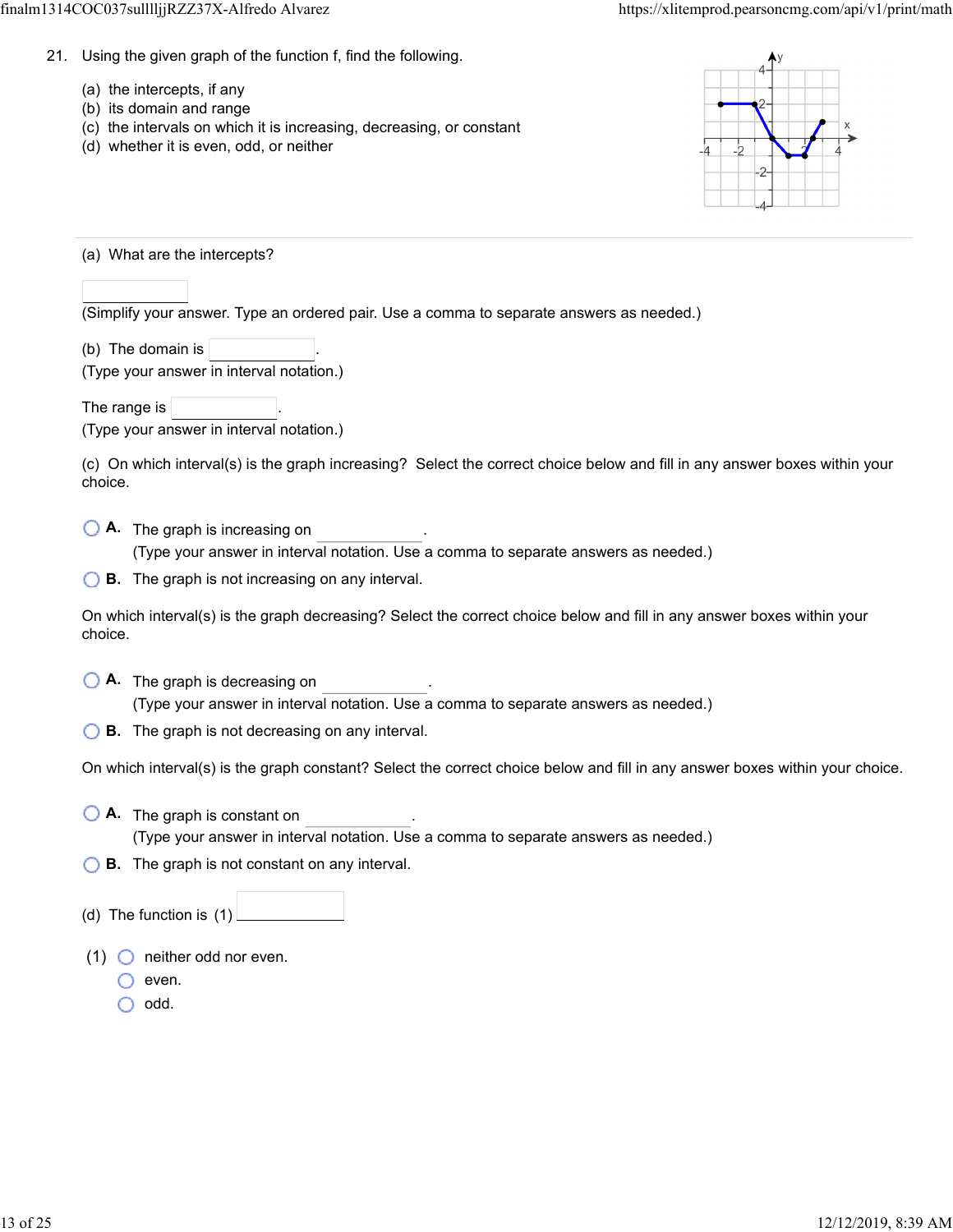ID: 1.3.31

| Answers (0,0), $\left(\frac{5}{2},0\right)$                                                                                                  |
|----------------------------------------------------------------------------------------------------------------------------------------------|
| $[-3,3]$                                                                                                                                     |
| $[-1,2]$                                                                                                                                     |
| A. The graph is increasing on<br>[2,3]<br>(Type your answer in interval notation. Use a comma to separate answers as needed.)                |
| A. The graph is decreasing on $ $<br>$[ -1.1]$<br>(Type your answer in interval notation. Use a comma to separate answers as needed.)        |
| A. The graph is constant on $ [-3, -1]$ , [1,2] $ $ .<br>(Type your answer in interval notation. Use a comma to separate answers as needed.) |
| (1) neither odd nor even.                                                                                                                    |
|                                                                                                                                              |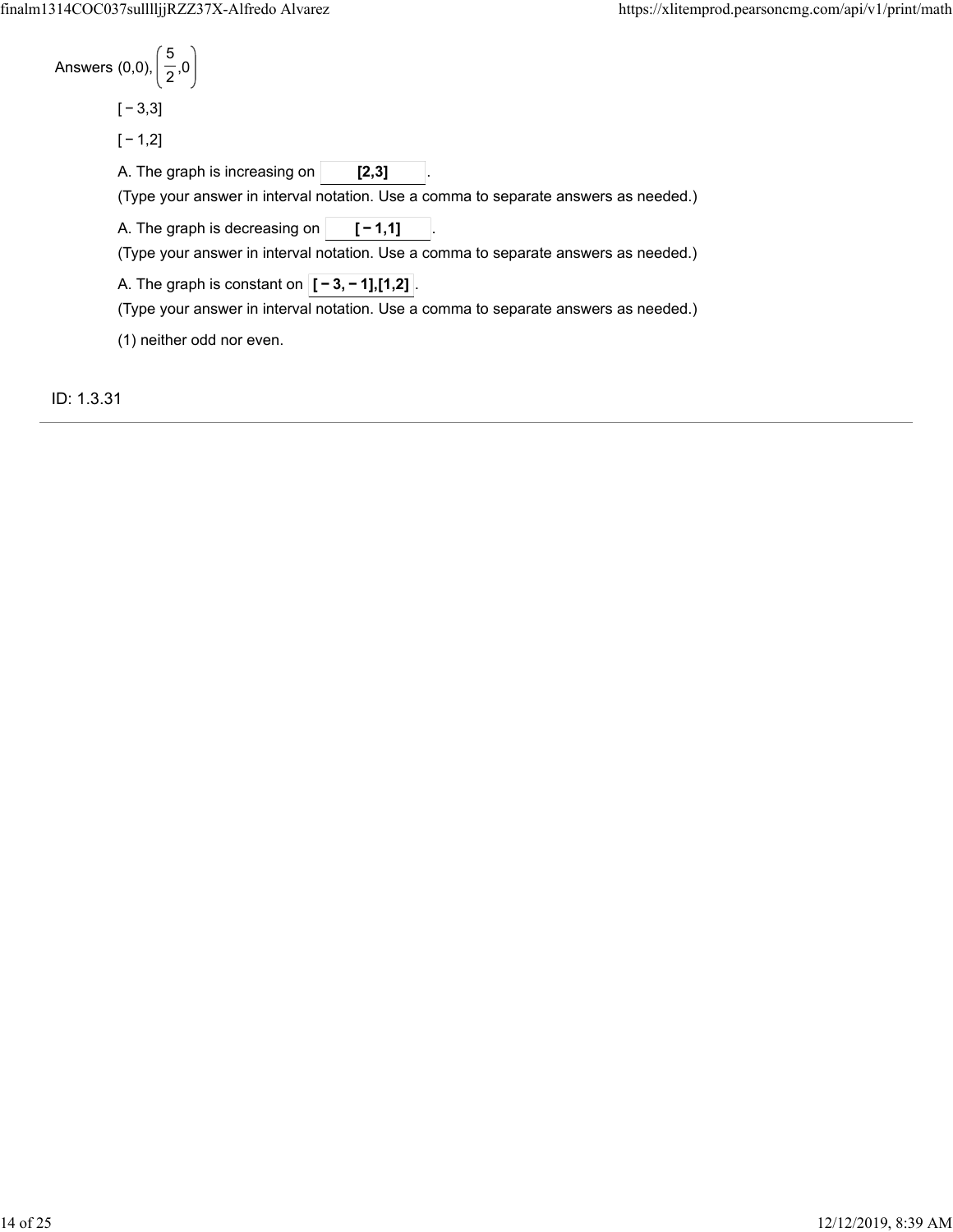22. The function f is defined as follows.

$$
f(x) = \begin{cases} 3 + x & \text{if } x < 0 \\ x^2 & \text{if } x \ge 0 \end{cases}
$$

- (a) Find the domain of the function.
- (b) Locate any intercepts.
- (c) Graph the function.
- (d) Based on the graph, find the range.

(a) The domain of the function f is

(Type your answer in interval notation.)

(b) Locate any intercepts. Select the correct choice below and, if necessary, fill in the answer box to complete your choice.

- **A.** The intercept(s) is/are . (Type an ordered pair. Use a comma to separate answers as needed.)
- **B.** There are no intercepts.
- (c) Choose the correct graph of f(x) below.



(Type an ordered pair. Use a comma to separate answers as needed.)



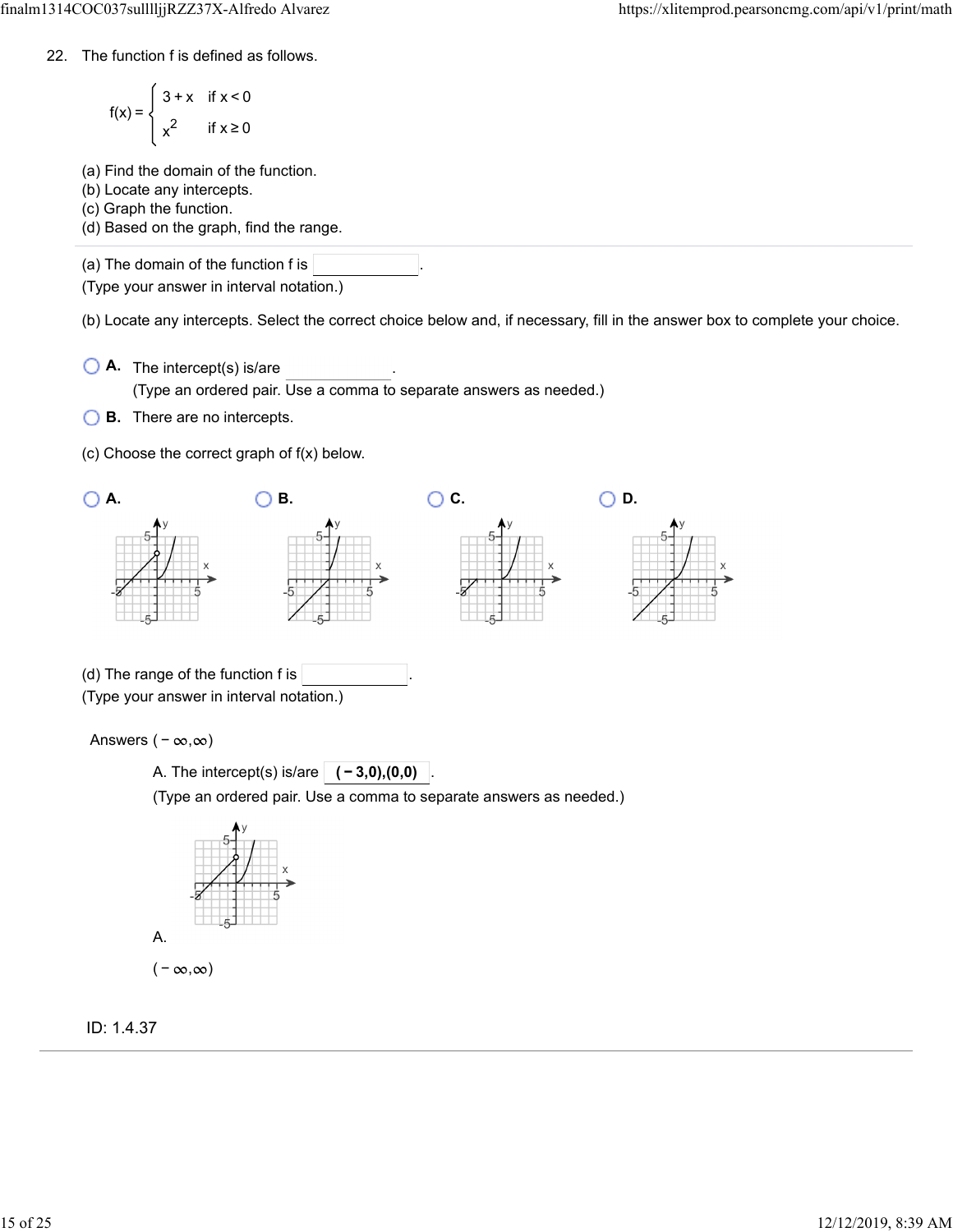23.

(a) Graph  $f(x) = |x + 2| - 4$  using transformations. (b) Find the area of the region bounded by f and the x-axis that lies below the x-axis.

(a) Graph f(x).

(Use the graphing tool provided to graph the function.)

(b) The area of the region bounded by f and the x-axis that lies below the x-axis is  $\vert$  square units. (Simplify your answer.)





16

ID: 1.5.81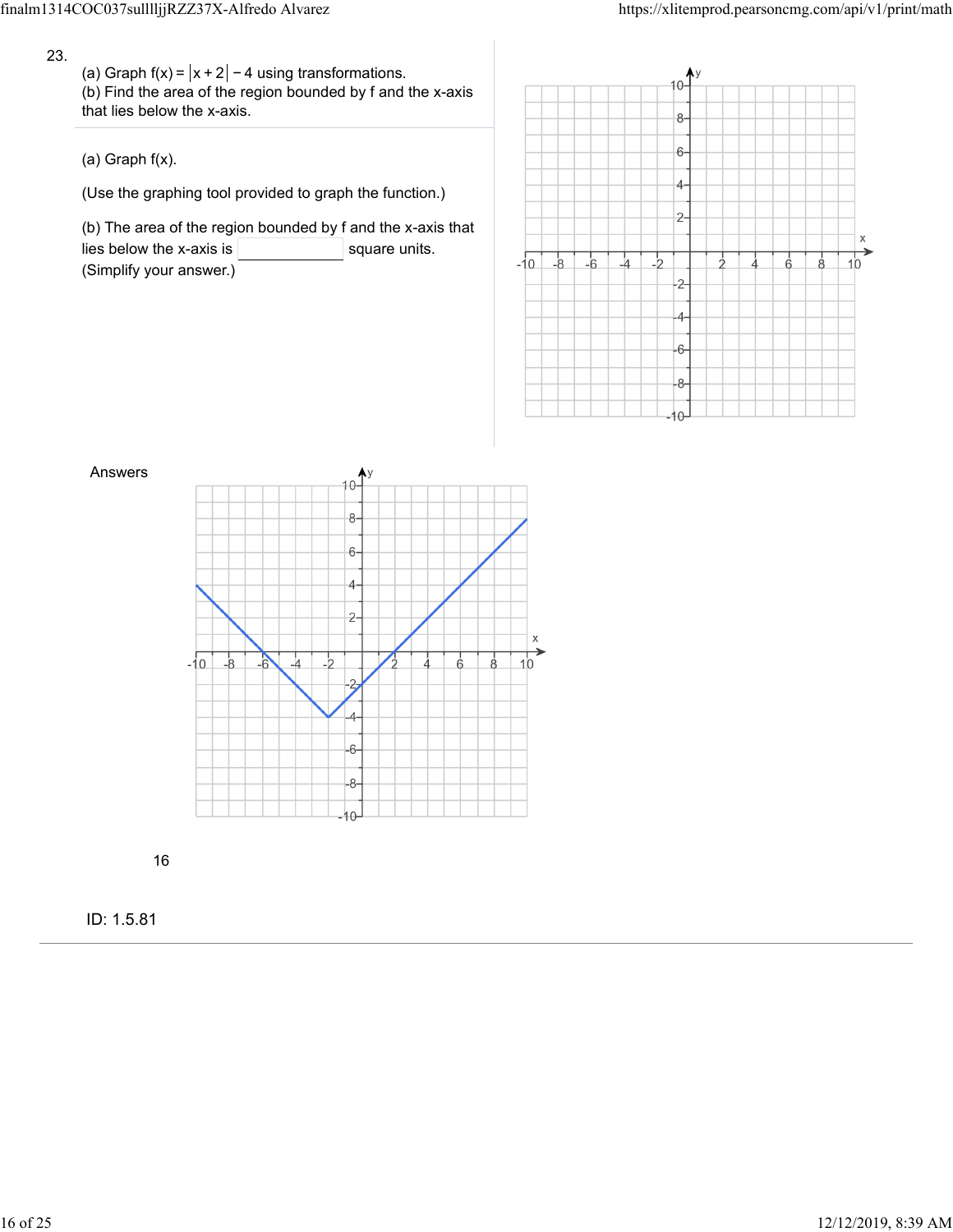24. Factor the polynomial completely. If the polynomial cannot be factored, say it is prime. Be sure to look for a greatest common factor.

 $-20m^2 - 18m + 18$ 

Select the correct choice below and, if necessary, fill in the answer box to complete your choice.

 $\overline{OA}$  – 20m<sup>2</sup> – 18m + 18 =

**B.** The polynomial is prime.

Answer: A.  $-20m^2 - 18m + 18 = \boxed{-2(5m-3)(2m+3)}$ 

ID: P2.1.21

25. Factor the polynomial completely. If the polynomial cannot be factored, say it is prime. Be sure to look for a greatest common factor.

 $36p^2 + 21p + 3$ 

Select the correct choice below and, if necessary, fill in the answer box to complete your choice.

- $\bigcirc$  **A.**  $36p^2 + 21p + 3 =$
- **B.** The polynomial is prime.

Answer: A.  $36p^2 + 21p + 3 = 3(3p + 1)(4p + 1)$ 

ID: P2.1.23

26. Factor the polynomial completely. If the polynomial cannot be factored, say it is prime. Be sure to look for a greatest common factor.

 $3x^3 - 30x^2 + 72x$ 

Select the correct choice below and, if necessary, fill in the answer box to complete your choice.

**A.**  $3x^3 - 30x^2 + 72x =$ 

**B.** The polynomial is prime.

Answer: A.  $3x^3 - 30x^2 + 72x = 3x(x - 4)(x - 6)$ 

ID: P2.1.25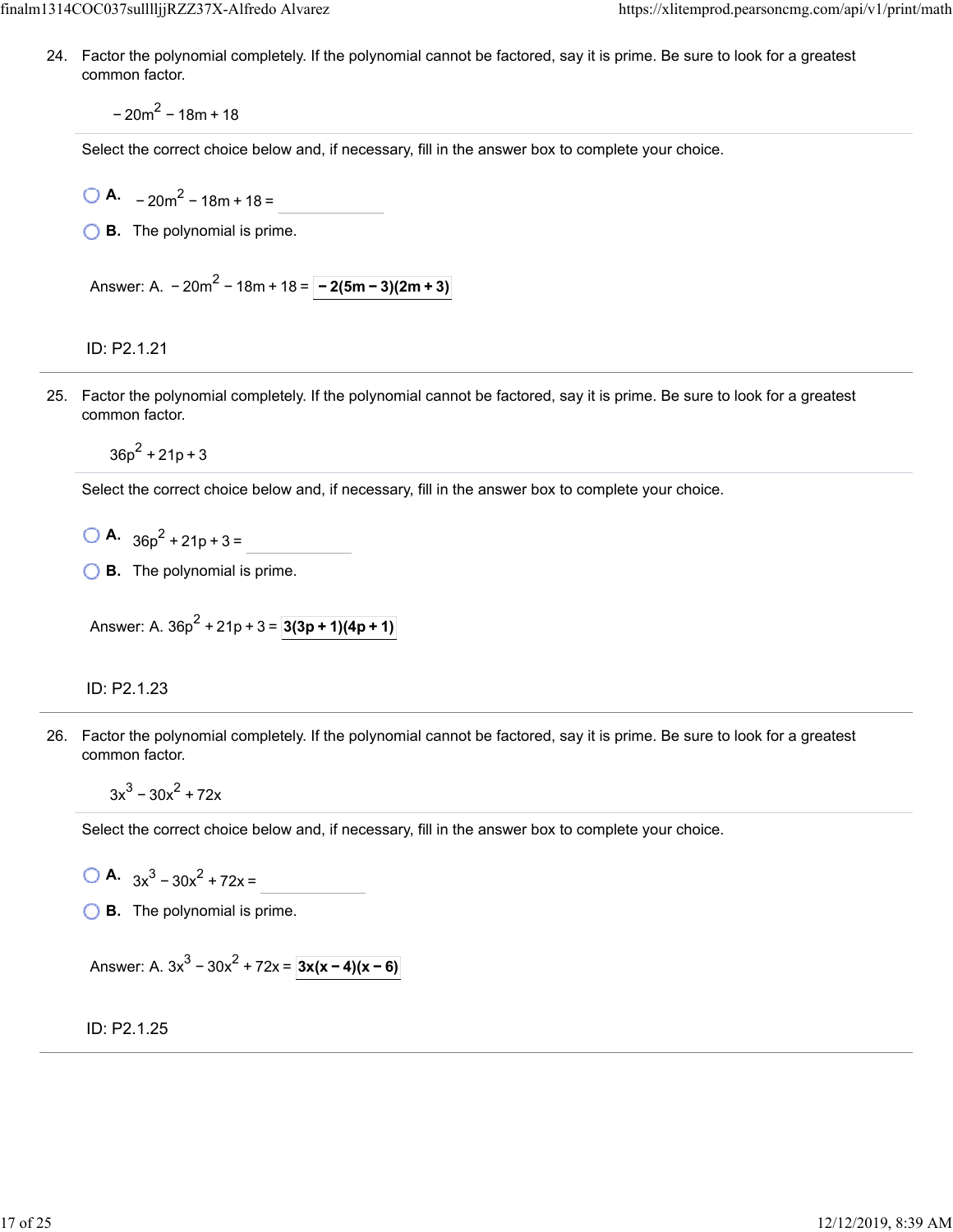27. Solve the following equation using the quadratic formula.

$$
3x^2 - 2x - 1 = 0
$$

The solution set is  $\{$ 

(Type an exact answer, using radicals and  $i$  as needed. Use integers or fractions for any numbers in the expression. Use a comma to separate answers as needed.)

Answer: 
$$
1, -\frac{1}{3}
$$

ID: Quick Check P2.2.2

28. Solve the equation using the quadratic formula.

$$
x^2 - 9x - 36 = 0
$$

The solution set is  $\{$ (Simplify your answer. Type an exact answer, using radicals and  $i$  as needed. Use integers or fractions for any numbers in the expression. Use a comma to separate answers as needed.)

Answer: − 3,12

## ID: P2.2.11

29. Solve the equation using the quadratic formula.

$$
3x^2 - x - 10 = 0
$$

The solution set is  $\{$ (Simplify your answer. Type an exact answer, using radicals and  $i$  as needed. Use integers or fractions for any numbers in the expression. Use a comma to separate answers as needed.)

Answer:  $-\frac{5}{2}$ ,2 3

ID: P2.2.13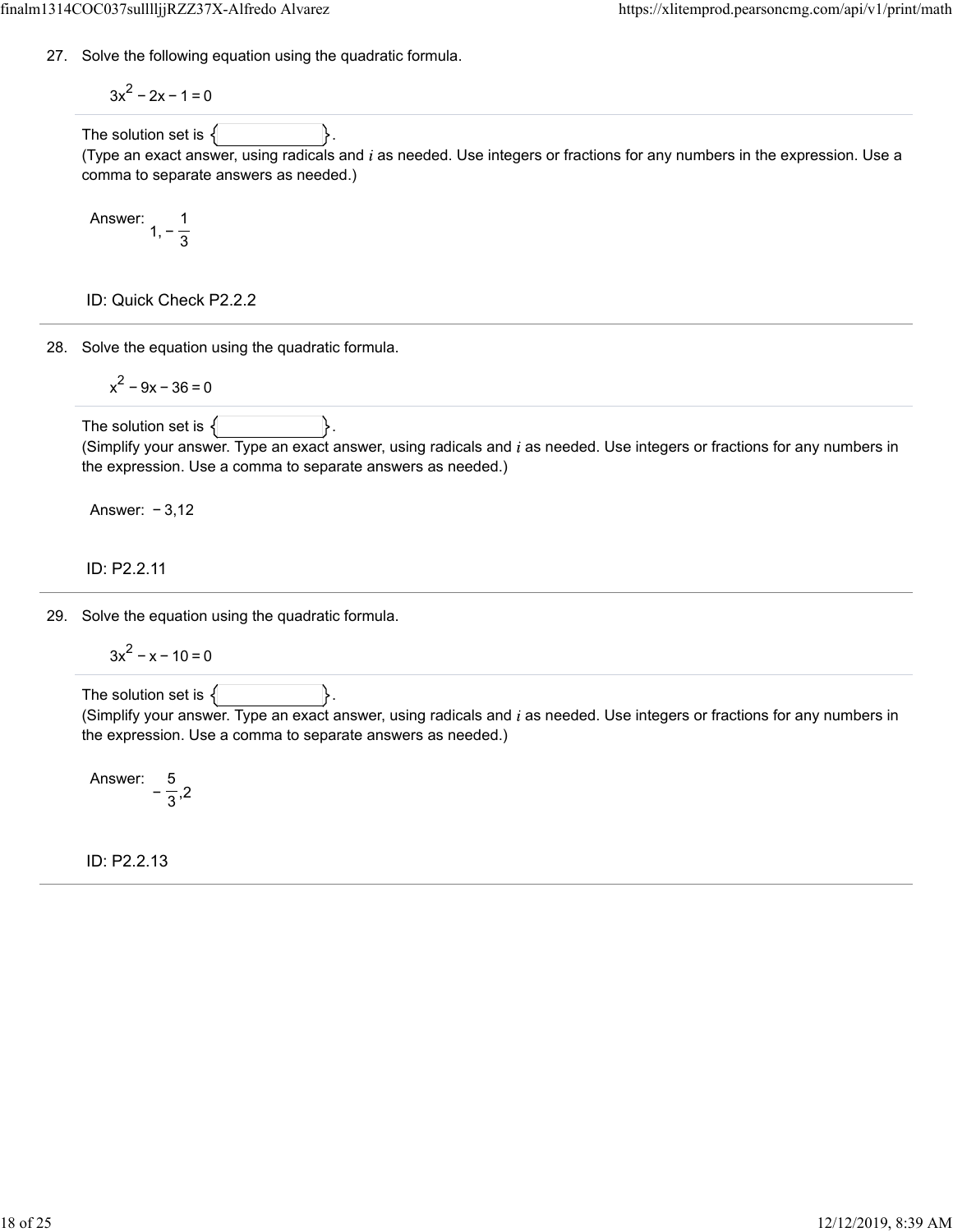30. Find the zeros, if any, of the quadratic function using the quadratic formula. What are the x-intercepts, if any, of the graph of the function?

 $f(x) = 2x^2 + 1 + 6x$ 

Select the correct choice below and, if necessary, fill in the answer box to complete your choice. (Simplify your answer, including any radicals. Use integers or fractions for any numbers in the expression. Use a comma to separate answers as needed.)

| $\bigcirc$ A | The zeros and the x-intercepts are different. The zeros are<br>are                                           | , the x-intercepts |
|--------------|--------------------------------------------------------------------------------------------------------------|--------------------|
| В.           | The zeros and the x-intercepts are the same. They are                                                        |                    |
|              | C. There is no real zero solution and no x-intercept.                                                        |                    |
|              | $\frac{-3+\sqrt{7}}{2}$ - 3 - $\sqrt{7}$<br>Answer: B. The zeros and the x-intercepts are the same. They are |                    |

ID: 2.3.47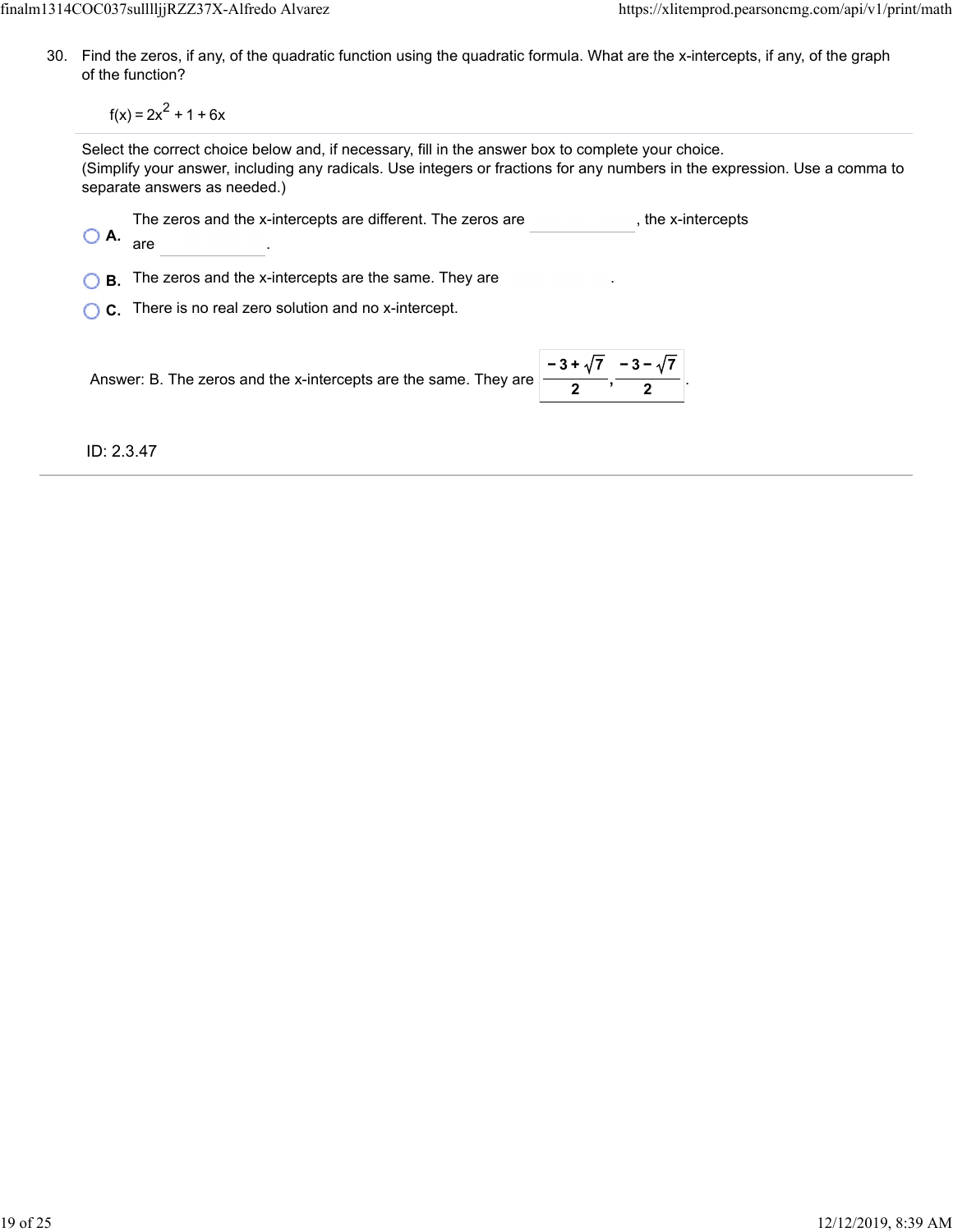finalm1314COC037sulllljjRZZ37X-Alfredo Alvarez https://xlitemprod.pearsoncmg.com/api/v1/print/math

31.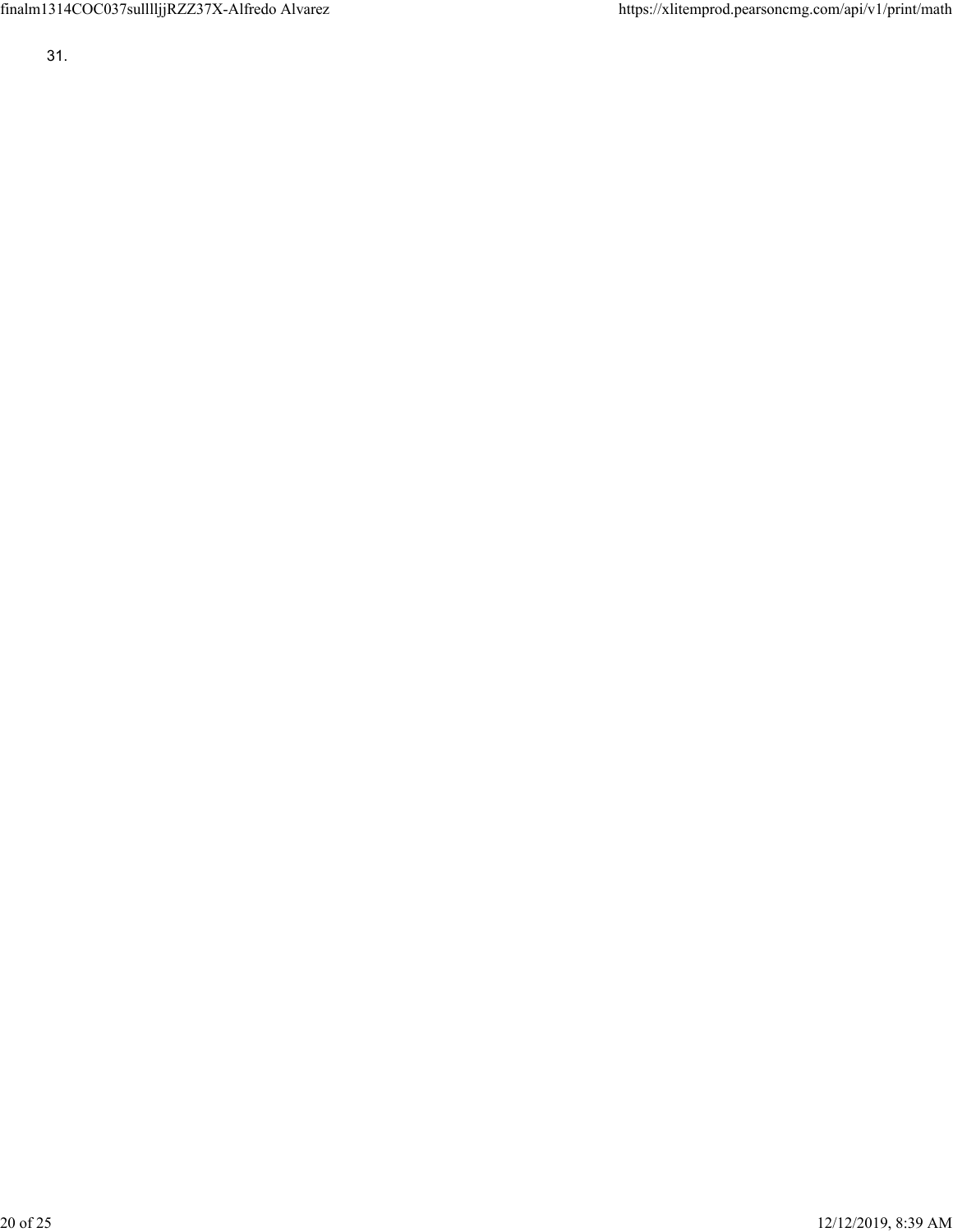For the quadratic function f(x) =  $x^2 + 2x - 8$ , answer parts **(a)** through **(c)**.

**(a)** Graph the quadratic function by determining whether its graph opens up or down and by finding its vertex, axis of symmetry, y-intercept, and x-intercepts, if any.

Does the graph of f open up or down?

down

What are the coordinates of the vertex?

The vertex of the parabola is

(Type an ordered pair. Use integers or fractions for any numbers in the expression.)

What is the equation of the axis of symmetry?

The axis of symmetry is (Type an equation.)

What is/are the x-intercept(s)? Select the correct choice below and, if necessary, fill in the answer box to complete your choice.

**A.** The x-intercept(s) is/are

(Type an integer or a decimal. Use a comma to separate answers as needed.)

.

**B.** There are no x-intercepts.

What is the y-intercept? Select the correct choice below and, if necessary, fill in the answer box to complete your choice.

- **A.** The y-intercept is . (Type an integer or a decimal.)
- **B.** There is no y-intercept.

Use the graphing tool to graph the function.

**(b)** Determine the domain and the range of the function.

The domain of f is (Type your answer in interval notation.)

The range of f is (Type your answer in interval notation.)

**(c)** Determine where the function is increasing and where it is decreasing.

The function is increasing on the interval .

(Type your answer in interval notation.)

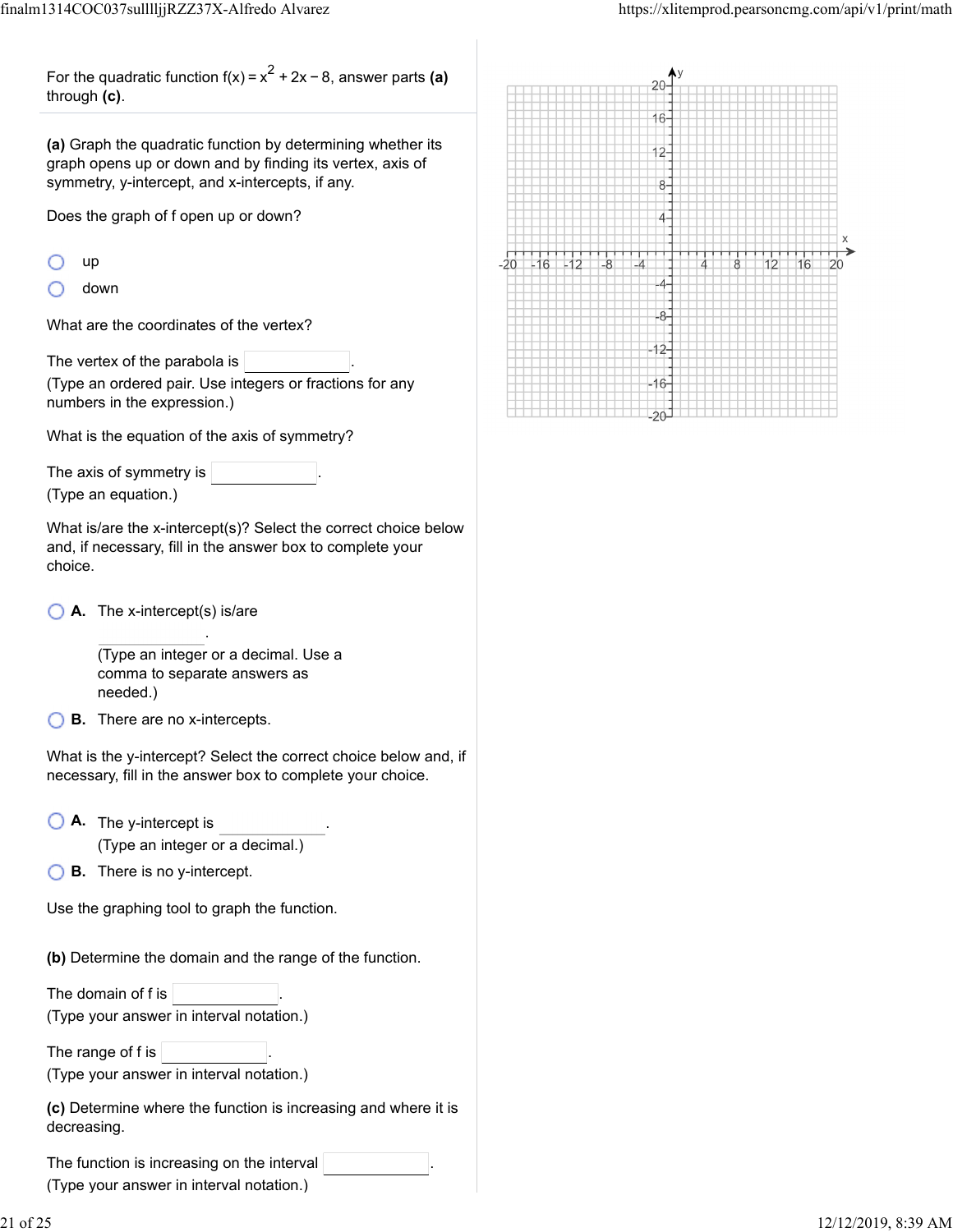Answers up

 $(-1, -9)$ 

 $x = -1$ 

A. The x-intercept(s) is/are **-4,2** 

(Type an integer or a decimal. Use a comma to separate answers as needed.)





 $(-\infty, \infty)$  $[-9, \infty)$  $[-1, \infty)$  $(-\infty, -1]$ 

ID: 2.4.37

32. Solve the equation in the complex number system.

 $x^{2}$  – 12x + 40 = 0

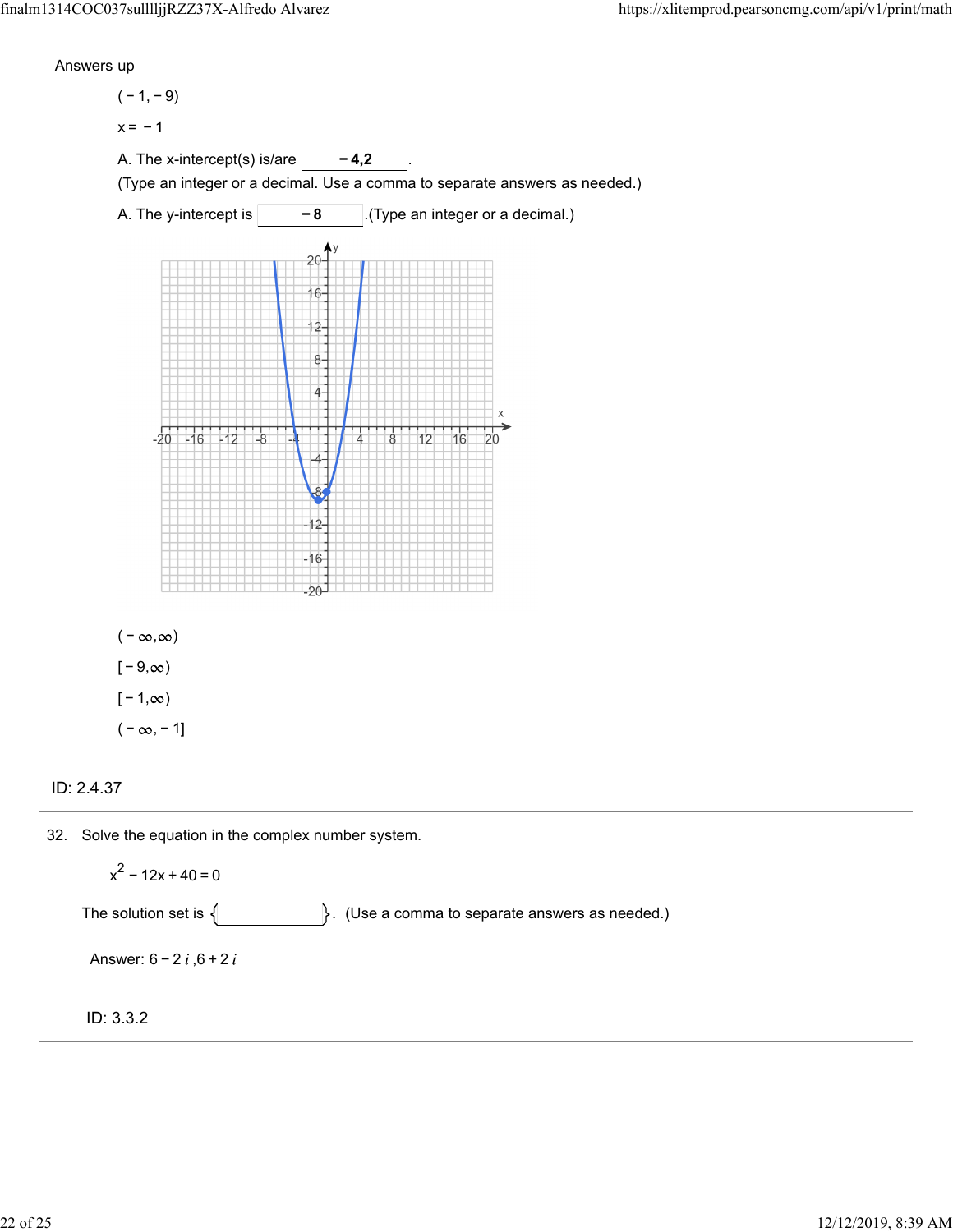33. For  $f(x) = 9x + 8$  and  $g(x) = 2x$ , find the following composite functions and state the domain of each.

| (a) $f \circ g$ | $(b)$ g of | $(c)$ fof | $(d)$ g $\circ$ g |
|-----------------|------------|-----------|-------------------|
|                 |            |           |                   |

(a)  $(f \circ g)(x) =$  (Simplify your answer.)

Select the correct choice below and fill in any answer boxes within your choice.

- $\overline{O}$  **A.** The domain of f  $\circ$  g is  $\{x \mid$ (Type an inequality. Use integers or fractions for any numbers in the expression. Use a comma to separate answers as needed.)
- $\bigcirc$  **B**. The domain of f  $\circ$  g is all real numbers.
- (b)  $(g \circ f)(x) =$  (Simplify your answer.)

Select the correct choice below and fill in any answer boxes within your choice.

- $\bigcirc$  **A.** The domain of g  $\circ$  f is  $\{x \}$ (Type an inequality. Use integers or fractions for any numbers in the expression. Use a comma to separate answers as needed.)
- $\bigcirc$  **B.** The domain of g  $\circ$  f is all real numbers.
- (c)  $(f \circ f)(x) =$  (Simplify your answer.)

Select the correct choice below and fill in any answer boxes within your choice.

- $\bigcirc$  **A.** The domain of f o f is  $\{x \}$ (Type an inequality. Use integers or fractions for any numbers in the expression. Use a comma to separate answers as needed.)
- $\bigcirc$  **B.** The domain of f  $\circ$  f is all real numbers.
- (d)  $(g \circ g)(x) =$  (Simplify your answer.)

Select the correct choice below and fill in any answer boxes within your choice.

**O A.** The domain of  $g \circ g$  is  $\{x \mid \}$ . (Type an inequality. Use integers or fractions for any numbers in the expression. Use a comma to separate answers as needed.)

 $\bigcirc$  **B**. The domain of g  $\circ$  g is all real numbers.

#### Answers 18x + 8

B. The domain of  $f \circ g$  is all real numbers.

 $18x + 16$ 

B. The domain of  $g \circ f$  is all real numbers.

 $81x + 80$ 

 $B.$  The domain of  $f \circ f$  is all real numbers.

4x

B. The domain of  $g \circ g$  is all real numbers.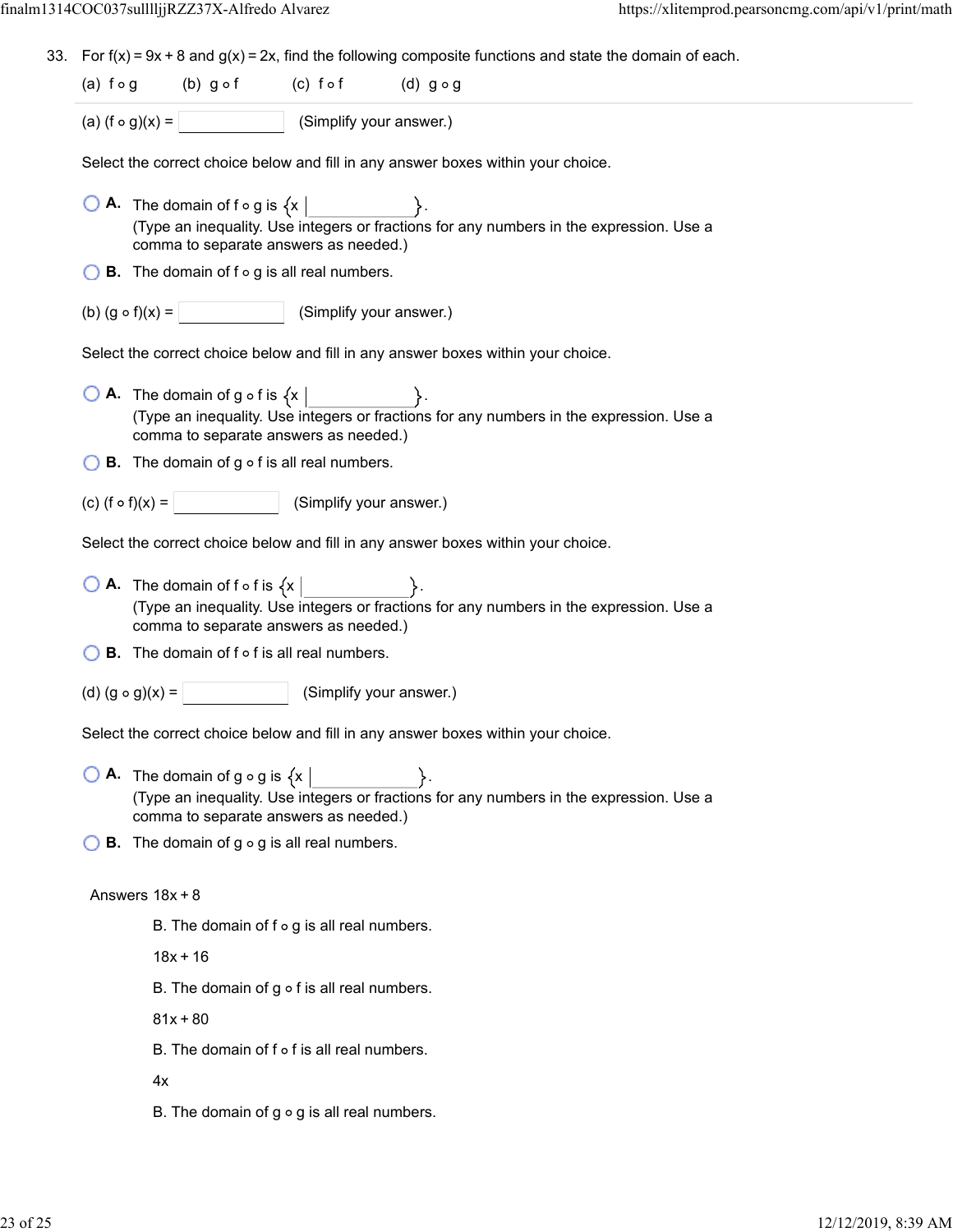## ID: 4.1.23

|     | 34. The percentage of patients P who have survived t years after initial diagnosis of a certain disease is modeled by the<br>function $P(t) = 100(0.8)^t$ .<br>(a) According to the model, what percent of patients survive 1 year after initial diagnosis?<br>(b) What percent of patients survive 4 years after initial diagnosis?<br>(c) Explain the meaning of the base 0.8 in the context of this problem. |  |  |  |  |
|-----|-----------------------------------------------------------------------------------------------------------------------------------------------------------------------------------------------------------------------------------------------------------------------------------------------------------------------------------------------------------------------------------------------------------------|--|--|--|--|
|     |                                                                                                                                                                                                                                                                                                                                                                                                                 |  |  |  |  |
|     | (a) According to the model,<br>% of patients survive 1 year after initial diagnosis.<br>(Type an integer or a decimal.)                                                                                                                                                                                                                                                                                         |  |  |  |  |
|     | (b) According to the model,<br>% of patients survive 4 years after initial diagnosis.<br>(Type an integer or a decimal.)                                                                                                                                                                                                                                                                                        |  |  |  |  |
|     | (c) Explain the meaning of the base 0.8 in the context of this problem. Select the correct choice below and fill in the answer<br>box to complete your choice.                                                                                                                                                                                                                                                  |  |  |  |  |
|     | A. As each year passes,<br>% of the previous survivors take the diagnosis.                                                                                                                                                                                                                                                                                                                                      |  |  |  |  |
|     | <b>B.</b> As each year passes,<br>% of the previous year's survivors have survived.                                                                                                                                                                                                                                                                                                                             |  |  |  |  |
|     | C. As each year passes,<br>% of the total patients have survived.                                                                                                                                                                                                                                                                                                                                               |  |  |  |  |
|     | Answers 80                                                                                                                                                                                                                                                                                                                                                                                                      |  |  |  |  |
|     | 40.96                                                                                                                                                                                                                                                                                                                                                                                                           |  |  |  |  |
|     | % of the previous year's survivors have survived.<br>B. As each year passes,<br>80                                                                                                                                                                                                                                                                                                                              |  |  |  |  |
|     | ID: 4.3.109                                                                                                                                                                                                                                                                                                                                                                                                     |  |  |  |  |
| 35. | The function                                                                                                                                                                                                                                                                                                                                                                                                    |  |  |  |  |
|     | D(h) = 2 $e^{-0.42h}$                                                                                                                                                                                                                                                                                                                                                                                           |  |  |  |  |
|     | can be used to find the number of milligrams D of a certain drug that is in a patient's bloodstream h hours after the drug<br>has been administered. How many milligrams will be present after 1 hour? After 4 hours?                                                                                                                                                                                           |  |  |  |  |
|     | After 1 hour, there will be<br>milligrams. (Round to two decimal places as needed.)                                                                                                                                                                                                                                                                                                                             |  |  |  |  |
|     | After 4 hours, there will be<br>milligrams. (Round to two decimal places as needed.)                                                                                                                                                                                                                                                                                                                            |  |  |  |  |
|     | Answers 1.31                                                                                                                                                                                                                                                                                                                                                                                                    |  |  |  |  |
|     | 0.37                                                                                                                                                                                                                                                                                                                                                                                                            |  |  |  |  |
|     | ID: 4.3.111                                                                                                                                                                                                                                                                                                                                                                                                     |  |  |  |  |